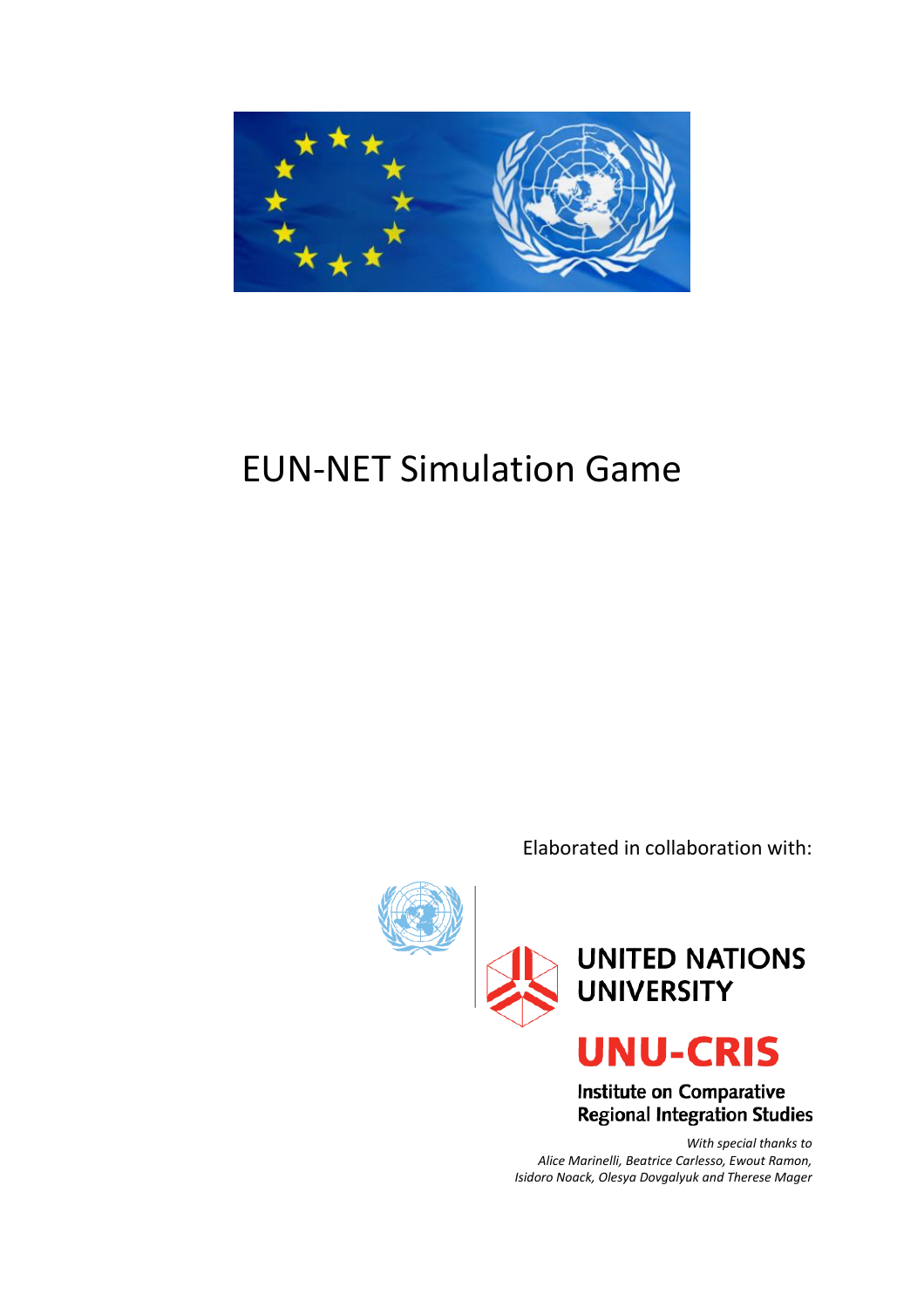Please note: the simulation game as described below focuses on the **migration / refugee crisis** in the framework of a **special session of the European Council.**  However, it can also be played with another thematic focus, such as EU negotiations on a common position on **environmental protection** (an example being decisions as to how much each Member State needs to reduce emissions in view of the Paris Climate Accord) or in another institutional setting, an example being a session of the **Foreign Affairs Council** (chaired by the High Representative of the Union for Foreign Affairs and Security Policy).

Moreover, the game can be played either in the context of a (special) meeting of the European Council, or a **coordination meeting at the European Union Delegation to the United Nations in New York**. It is important that students understand the (institutional and substantive) context of the negotiations. In the case of an alternative thematic focus, it is recommended that a teacher provide instructions to students early on to let them elaborate the respective positions of the various Member States and other actors involved (e.g., **European Commission, European External Action Service**). To make the game as realistic as possible, when simulating a meeting of the European Council or of the Foreign Affairs Council, it is recommended to refer to the Rules of Procedures of the European Council (2009).

The simulation game can either be played in a shorter version in the framework of **one three-hour class session**, or as a more extensive game, simulating negotiations over the course of **one day**. Moreover, the **size of teams** will depend on **class size** and can vary from a relatively small group (15-20 students) to a larger class size. In the latter case, it is important that the simulation is supported by several persons, to ensure the game is running smoothly and according to the guidelines provided. In either scenario, it is recommended to involve students with experience in **Model United Nations games** or similar simulations to assume the role of the **President (or chair)** of the meeting.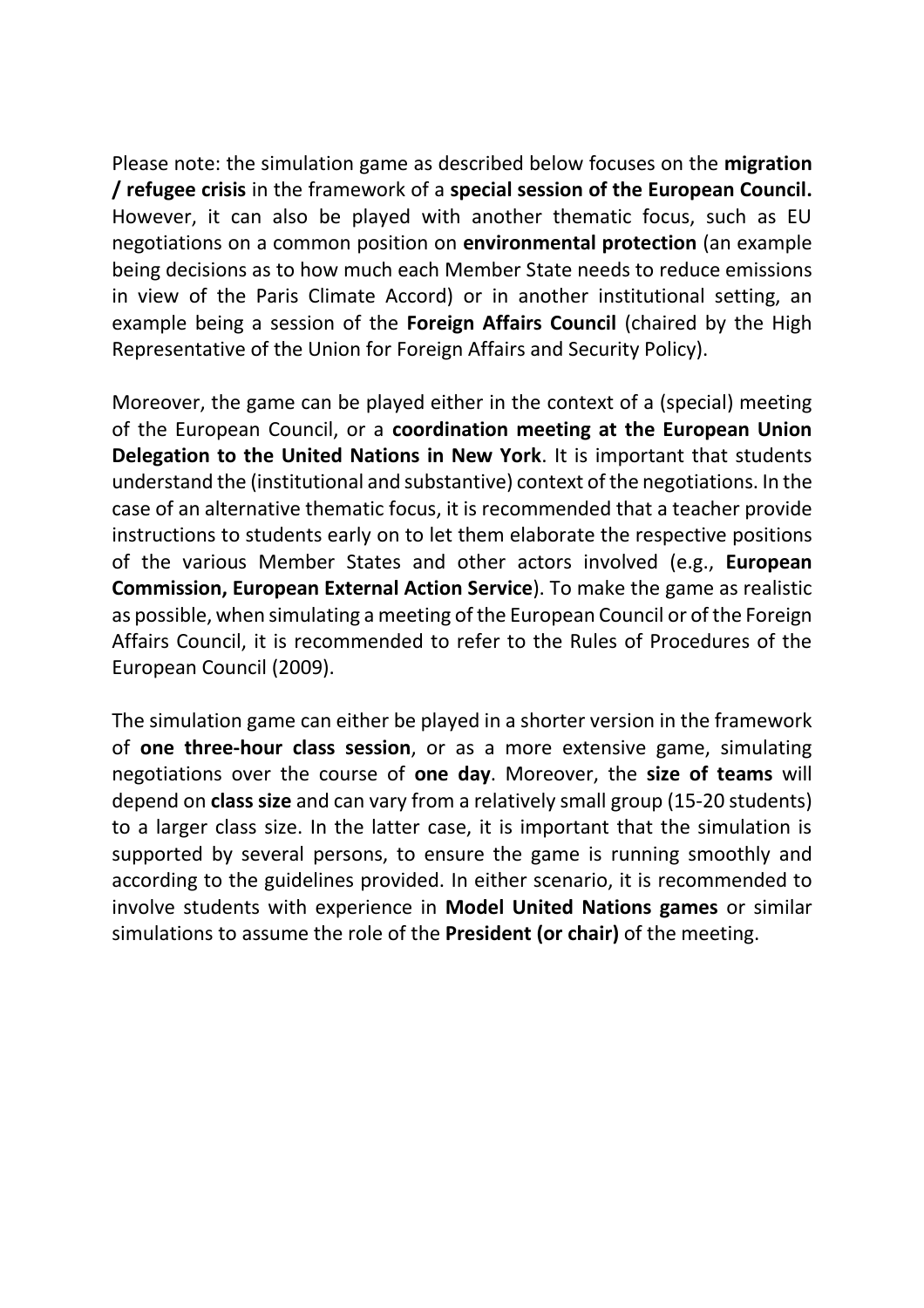# Simulation Game on the Migration / Refugee Crisis

### **Background**

The refugee crisis began in the EU in 2015, when hundreds of thousands of people fleeing persecution and conflict in the Middle East and Africa arrived in frontline European states in search of asylum. Over the years, thousands have died while trying to cross the Mediterranean Sea to reach the European Union. According to Eurostat, the numbers of asylum applicants reached its peak in 2015, with over 1.3 million applications filed; similar numbers were filed in 2016, but then declined sharply in 2017. In the first three months of 2018, the number of applications submitted again fell as compared to 2017, with an estimated 131,000 new cases (similar to 2014, or pre-crisis, levels). The top three countries of origin for these asylum seekers are Syria, Iraq, and Afghanistan. In the face of the continued, albeit reduced, influx of refugees and the pressure it has placed on frontline states in particular, the EU has worked to create a set of systems to assist the countries receiving refugees, and the refugees themselves.

The Dublin system (comprising the Dublin III Regulation and EURODAC, a fingerprint database of asylum seekers and irregular border-crossers) is the current EU legal framework for asylum protection in accordance with the Geneva Convention Relating to the Status of Refugees (1951). It places the responsibility for refugees on the Member States of first entry and has been criticized for putting a disproportionate burden on frontier states, such as Italy, Spain, and Greece, and encouraging secondary movements of asylum seekers within Europe. To alleviate this burden, the European Council agreed in July 2015 to the relocation of 40,000 asylum seekers over a period of two years, and in September 2015, the Council accepted to relocate a further 120,000 asylum seekers from frontier states. However, neither of these relocation schemes have been sufficiently implemented; as of June 2018, only 34,691 asylum seekers have been relocated from Italy and Greece. Despite its shortcomings, Dublin III remains in effect, with the European Court of Justice ruling on 26 July 2017 that Member States retain the right to deport asylum seekers to the state of first entry.

EU asylum policy is also guided by the Common European Asylum System (CEAS), an initiative created in 1999 that was meant to harmonize EU standards for the treatment of asylum seekers. However, the large influx of asylum seekers in 2015 highlighted the CEAS's shortcomings, with Member States offering wildly varying rates of protection and welfare benefits. Shortly after the crisis began, Member States quickly took to modifying their own immigration policies, with some taking a hard line to all forms of migration (forced or otherwise) and others taking a more welcoming stance. By the end of 2016, rates of asylum application success ranged from 3% (in Hungary) to 59% (the average for the five most important host countries).

At the EU's frontiers, Operation Sophia (EUNAVFOR MED) was launched on 22 June 2015 as an EU-wide effort to monitor the Southern Central Mediterranean seas for migrant smugglers and traffickers. One of the supporting tasks of the operation was to train Libyan coast guard units, to try and limit deaths at sea. To date, more than 110 suspected smugglers and traffickers have been arrested and transferred to the Italian authorities for prosecution.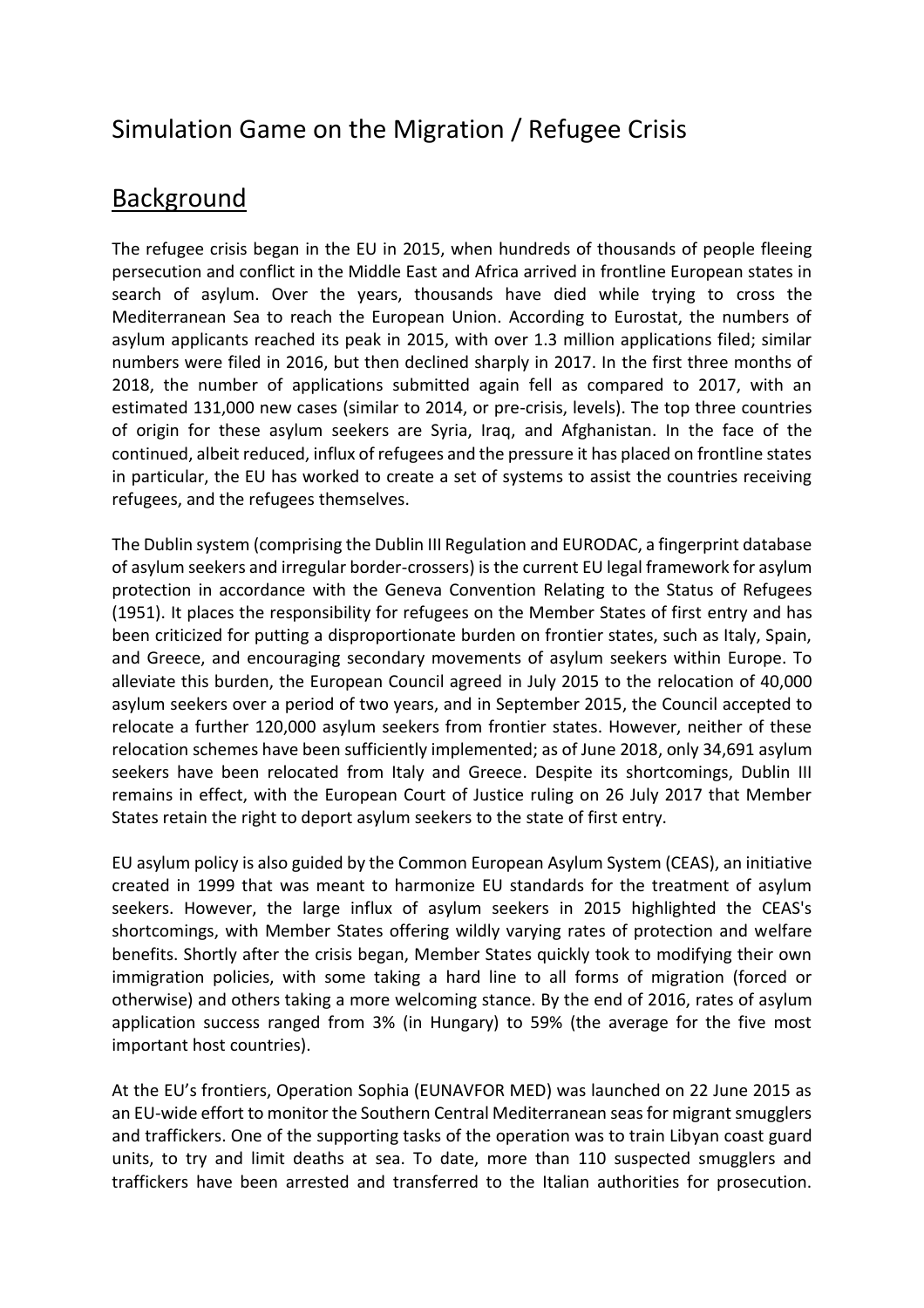Furthermore, 470 vessels used by criminal organizations for human trafficking and other illegal activities have been neutralized. The mission, nevertheless, has been criticized for its failure to address the migrant flow itself, to curtail deaths at sea (which rose by 42% in 2016), and for its high operation costs (€18 million). Meanwhile, FRONTEX, the EU's border and coast guard agency, has grown exponentially over the past few years, and was responsible for returning 14,000 migrants and asylum seekers to their countries of origin in 2017 (representing 9% of returns from the EU for that year).

Externally, the EU and its Member States maintain numerous agreements with third party countries in an effort to reduce migratory flows. In December 2014, the EU established the EU Regional Trust Fund in Response to the Syrian Crisis (the 'Madad' fund), an initiative to support countries neighboring Syria, which has amassed €1.5 billion in funding from EU financial instruments and Member States. In November 2015, EU leaders met with their African counterparts at the Valletta Summit, outlining an 'Action Plan' that prioritized addressing the root causes of forced migration, improving protections for asylum seekers, and enhancing cooperation on readmissions and returns. This Summit saw the launch of the EU Emergency Trust Fund for Africa, an initiative meant to lessen irregular migration flows through development, for which the EU has mobilized €3.3 billion to date. Many NGOs have signaled that the Trust Fund reallocates EU development finances towards increased security and controls, and note that the Fund may fail to secure cooperation from African stakeholders.

In March 2016, the EU reached an agreement with Turkey to stem irregular migration coming from the Middle East, with Turkey accepting to stop illegal migration flows westward in return for an initial €3 billion in financial support. The EU has also pursued cooperation with Libya over the years, assisting in the creation of refugee camps and promoting voluntary returns of migrants to their countries of origin, all while providing hundreds of millions of euros in aid. However, reports indicate that the camps and detention centers in Libya feature deeply inhumane living conditions, including sexual abuse, slavery, and torture. The EU's external agreements and actions have therefore been heavily criticized by NGOs, academics, and the EU's own Parliament as attempts at 'outsourcing' EU migration policy through thinlydisguised 'containment' efforts. Moreover, such policies are viewed as calling into question the European Union's consistency regarding its values and respect for human rights.

Since 2015, there have been calls on all fronts to improve the current approach towards dealing with the crisis – both internally and externally. UNHCR has outlined several faults and challenges on the part of receiving countries in Europe, "in providing protection and securing solutions for people of concern (…), including increasing restriction on access to territory; a lack of appropriate reception conditions, particularly for people with specific needs, including unaccompanied and separated children; and inadequate asylum procedures." In May and July 2016, the European Commission proposed two packages of reforms for the CEAS and the Dublin Regulation, including a corrective allocation ("fairness") mechanism, an expansion of the European Asylum Support Office's (EASO) mandate, and a harmonization of asylum rules, guarantees, and procedures across the EU. Nevertheless, committing to a coherent internal policy has proved difficult due to Member States' highly divergent concerns and interests, and reforms to the CEAS and the Dublin Regulation remain mired in debate.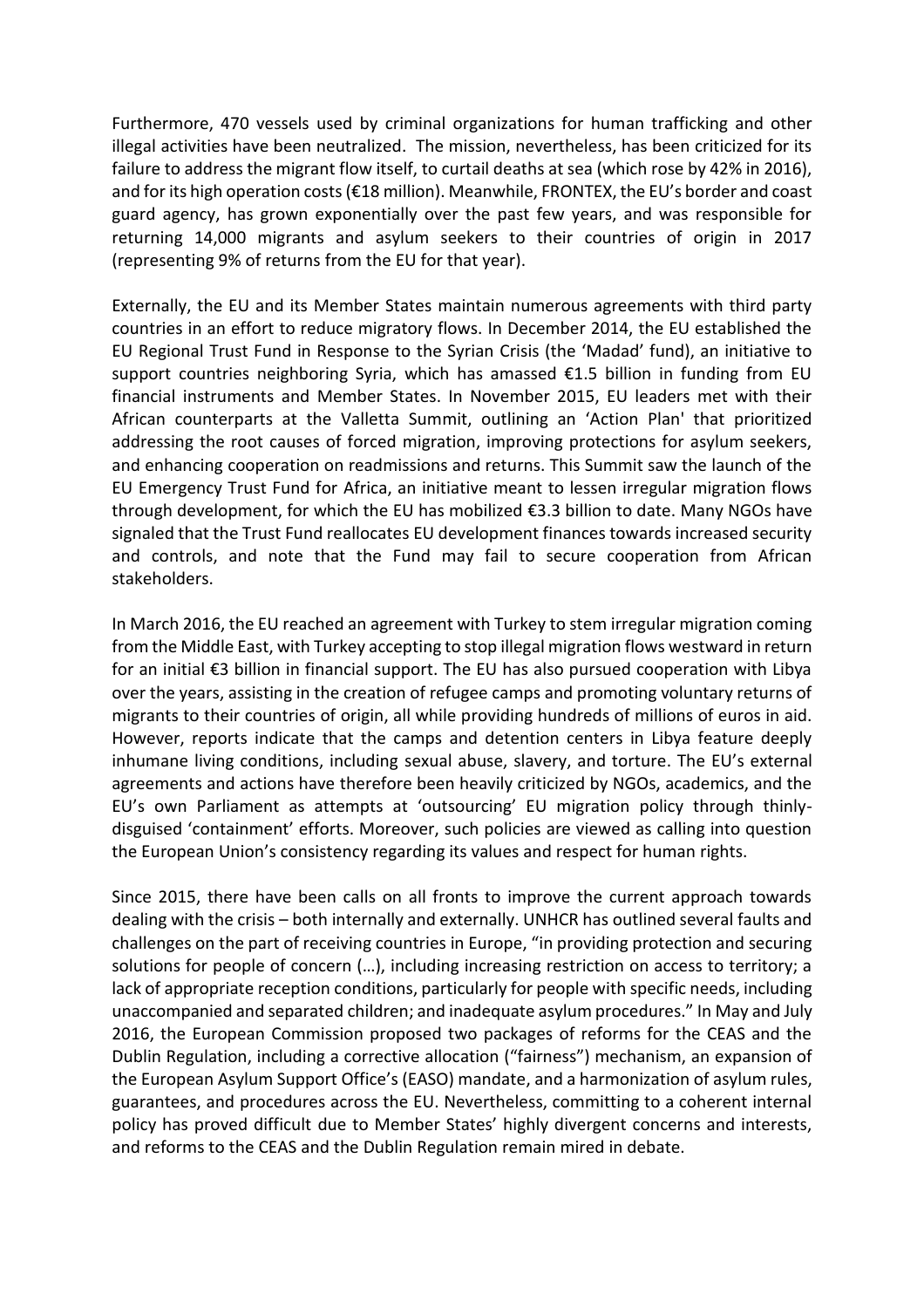As of 2018, the 'crisis' is still in the headlines, despite the sharp decrease in the number of asylum seekers arriving in the EU. Populist parties have gained traction in many Member States on an anti-immigration platform, while other Member States advocate a more open policy alongside cooperation in burden-sharing among countries. From July to December 2018, the Council of Ministers of the EU will be headed by Austria, and migration will be at the very top of the its agenda. Consequently, the IOM has issued a series of recommendations to the Austrian presidency, calling for the EU to prepare to implement the Global Compact for Safe, Orderly, and Regular Migration (projected to be adopted by the UN General Assembly in December 2018). It has also recommended that the Council work closely alongside its African counterparts for greater migration cooperation, and that the EU render its investments in migration-related issues more coherent and effective in the long term.

In view of the complexity of the issue, with diplomatic, socioeconomic, security-based, and cultural dimensions, the question remains: can Europe agree on a more comprehensive and harmonized approach to asylum policy?

### Items of Negotiation

- 1) **Financial contributions** who should contribute funds, and how much?
- 2) **Schengen agreement** on the free movement of people should this be reconsidered with regards to non-EU citizens traveling between EU Member States?
- 3) **Allocation of budget** should a majority of financial support go to the Member States hosting the greatest number of migrants, or should it instead be committed externally to countries of origin in Africa and the Middle East?
- 4) **Reform of the Dublin System – Burden-Sharing**  should Member States be required to accept mandatory quotas of asylum seekers?

### **Objectives**

Working closely with the UN Secretariat and various UN Agencies, Funds and Programs, the EU has established a strong relationship with the UN. Cooperation takes place across a broad range of areas: development, human rights, climate change, peace building, crisis management, disarmament and non-proliferation, humanitarian assistance, fighting corruption and crime, addressing global health concerns, managing migratory flows, and labor issues. The UN General Assembly is the main deliberative, policymaking, and representative organ of the UN. The added value of the EU is to coordinate among its 28 Member States to present a unified position.

In 2011, the UN General Assembly adopted Resolution A/65/276 which upgraded the observer status of the EU, allowing it to present common positions, make interventions, present proposals and participate in the general debate each September. As an observer with enhanced status, EU representatives can now speak on behalf of the EU and its Member States in the UN. The resolution also stipulated that it would be the President of the European Council who delivers the EU statement in the General debate, and no longer the rotating Presidency, bringing EU representation in New York in line with the Lisbon Treaty provisions.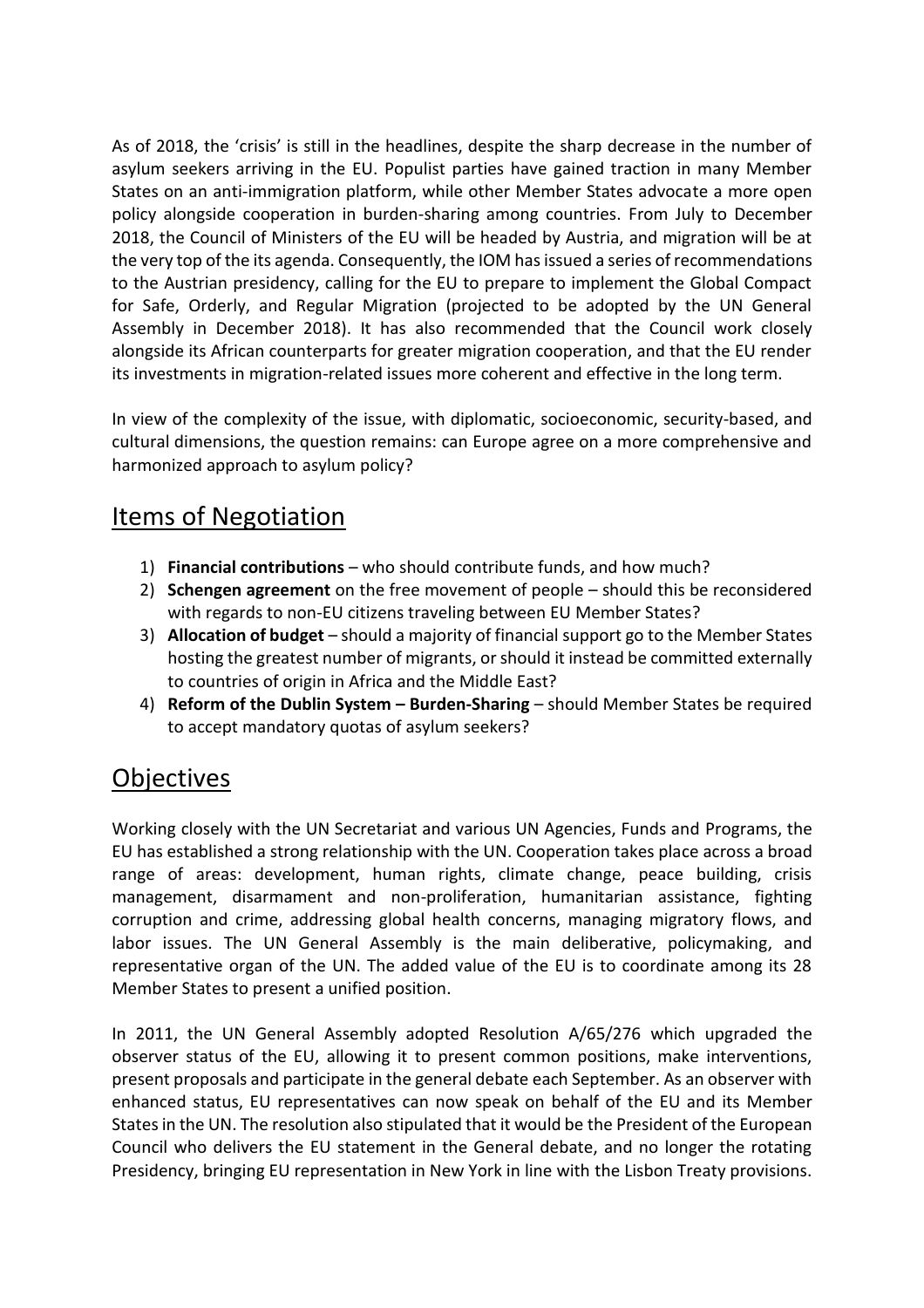The EU coordinates its voting within the General Assembly's six main committees and other bodies and agencies such as the Economic and Social Council. To this end, more than 1300 internal EU coordination meetings are held yearly at the UN in New York alone to develop a common EU stance and speak with one voice. Article 34 of the EU Treaty also stipulates that EU members on the Security Council must act in concert and foster the interests of the EU. In 2016, the EU delivered 32 statements in the UN Security Council and 208 in other UN fora, including those at high-level events and meetings.

You are all gathered here today for an urgent special meeting of the European Council, chaired by the President, to prepare a sustainable and unified agenda of how the EU proposes to tackle the ongoing refugee crisis, which will be used to determine the EU priorities for the UN in order for the President of the European Council to present the position of the EU at the next UN General Assembly meeting.<sup>1</sup> There is an urgent need to rethink and update the current strategy and reach a consensus on this issue.

### Composition of the European Council

In terms of the composition of the European Council, the Rules of Procedure of the European Council (2009, article 4.4) provide the following information: "The European Council shall consist of the Heads of State of Government of the Member States, together with the President of the Commission. The High Representative of the Union for Foreign Affairs and Security Policy shall take part in its work." In addition to this, the Rules of Procedure specify that "When the agenda so requires, the members of the European Council may decide each to be assisted by a minister and, in the case of the President of the Commission, by a member of the Commission".

For this simulation, the group will be divided into teams, each team consisting of one to two people. One team will represent the **President of the European Council** (or chair). This team's role will be to preside over the meeting, setting the agenda with input from the other participants, ensuring that each item on the agenda is addressed, and allocating time to each item. The President will also allocate time to each Delegate to speak by managing the Speakers' List. The team approves Draft Agreements for presentation to the Council and may raise a motion to introduce an Agreement. With the support of a majority of Delegates, the President may initiate a vote on a verbal agreement or written draft agreement.

Teams representing EU Member States will consist of the **Head of State or Government** and a **Minister** (if there are two players).<sup>2</sup> The principal role of the Head of State or Government will be to make speeches and represent the country within the context of the debate. The task of the Minister is to support the Head of State or Government, by doing research and

l

 $1$  The simulation game may also be played as a coordination meeting at the EU delegation to the United Nations in New York to prepare a common position to be presented in the framework of the EU's enhanced observer status at the UNGA. In this case, delegates will be representatives of the respective Member States, at ambassadorial level or delegate level.

 $2$  The team may be expanded when the game is played in a larger class setting.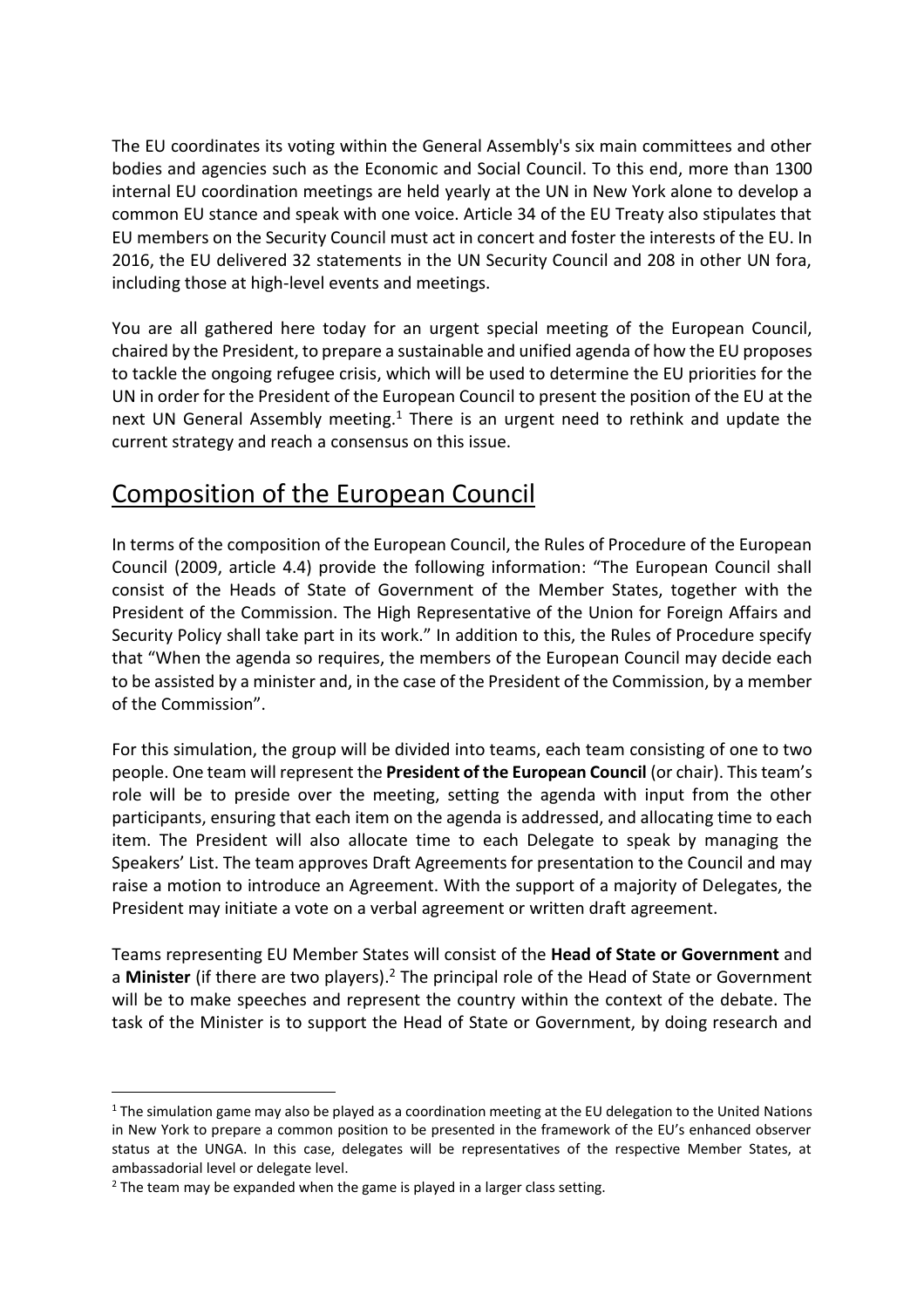passing notes about the topic of discussion. Players on Member State teams may switch roles between agenda items.

If there are enough players, one team will take up the role of the **European Commission**, and one the role of the **High Representative of the European Union for Foreign Affairs and Security Policy (EEAS)**. (These teams may also be combined into one.) Their main objective is to participate in the discussion representing the EU's institutional stance on the issue and try, together with the President of the European Council, to achieve a consensus among other delegates. This can be done via interventions in informal meetings and the General Speakers' List (where they have the same speaking rights as Member States). However, the European Commission and EEAS cannot participate in voting.

These positions are not fixed, can be interchangeable among the participants, and can also be tailored to their specific needs. The representatives may have overlapping roles at the beginning of the conference.

The following teams will participate in the meeting, in addition to the President of the European Council. The number of teams can be modified (for example, to include only the main Member States) according to group size.

| Italy           | Germany          | France  | UK          | Greece                  | Austria     |
|-----------------|------------------|---------|-------------|-------------------------|-------------|
| <b>Bulgaria</b> | Hungary/Visegrad | Denmark | Sweden      | <b>Belgium</b>          | Estonia     |
|                 | Group            |         |             |                         |             |
| Spain           | Portugal         | Malta   | Netherlands | European                | <b>EEAS</b> |
|                 |                  |         |             | Commission <sup>3</sup> |             |

### Conduct during motions and voting

Cross talking in the formal setting and speaking out of order in the conference room is **strictly prohibited**.

Please bring one laptop per team. Dressing formally is highly recommended.

 $\overline{a}$ 

<sup>&</sup>lt;sup>3</sup> Can be combined with EEAS or played as a separate team according to group size.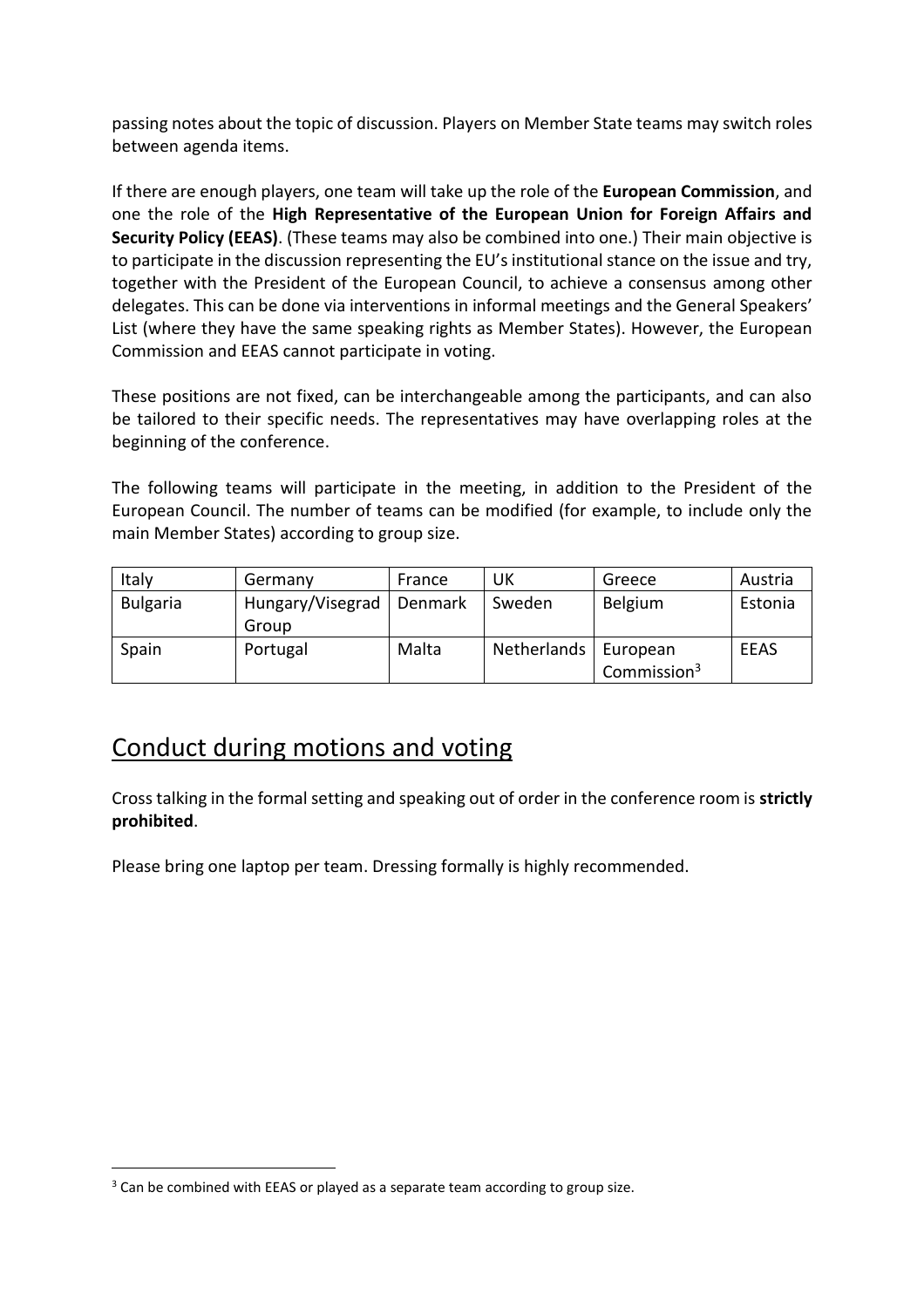### Rules of Procedure

European Council meetings (or EU Summits) are not open to the public and are subjected to a limited number of procedural rules, many of which concern preparations to be done in the weeks preceding each summit. For our purposes, official Council rules have been adapted to fit a simulation game lasting from one class period to two days of negotiations. These rules are relatively informal.

#### **1. Agenda Setting**

a. As per official Council rules, the Council shall adopt an agenda at the beginning of its meeting, agreeing upon the items to be addressed over the course of the simulation as well as the order (see "Items of Negotiation").

b. The President (Chair) shall thereafter be responsible for keeping time and ensuring that each item on the agenda is discussed according to the order agreed upon, with the help of a General Speakers' List.

#### **2. Speakers' list**

The President of the European Council chairs the meeting, decides at the start of the meeting how much time can be devoted to each item on the agenda, and tells Delegates how long they may speak.

- a) Having confirmed the presence of all Member States in the meeting, a continuously open Speakers' List will be established for the purpose of general debate.
- b) The President shall ask the Council for those who wish to be added to the General Speakers' List when it is first open and will ask again from time to time; the President shall keep a written copy of the order of the speakers. Any Delegate wishing to be added to the General Speakers' List can do so by raising their placard when the President asks if there are any Delegates wishing to be added to the General Speakers' List. No Delegate may be on the General Speakers' List twice at the same time.

This General Speakers' List will be followed for all debates on the Agenda item, except when superseded by a motion for an informal meeting or a raised point. Delegates may speak generally on the Agenda item being considered and may address any Draft Agreement currently on the floor. Should the General Speakers' List elapse, debate on the Agenda item shall be considered finished and the Council shall automatically move into voting procedures.

#### **3. Raising points and motions**

Any of the points below may be raised by any Delegate at any moment provided that it does not interrupt another speaker (with the exception of a Point of Personal Privilege in extreme circumstances). A Delegate wishing to raise a point shall, at the appropriate time, raise their placard and state the point they wish to raise and then wait for the President to ask them to state it fully. The President shall then take any action required as per the rules below.

1) *Point of Personal Privilege*: if there is a circumstance preventing a Delegate from participating in the proceedings to their fullest ability, or if the Delegate is in personal discomfort, he or she may raise a Point of Personal Privilege. For instance, Points of Personal Privilege may be raised when the Delegate cannot hear what has been said, if the Delegate cannot see something being projected on a screen, or if the Delegate is not comfortable with the temperature in the room. A Point of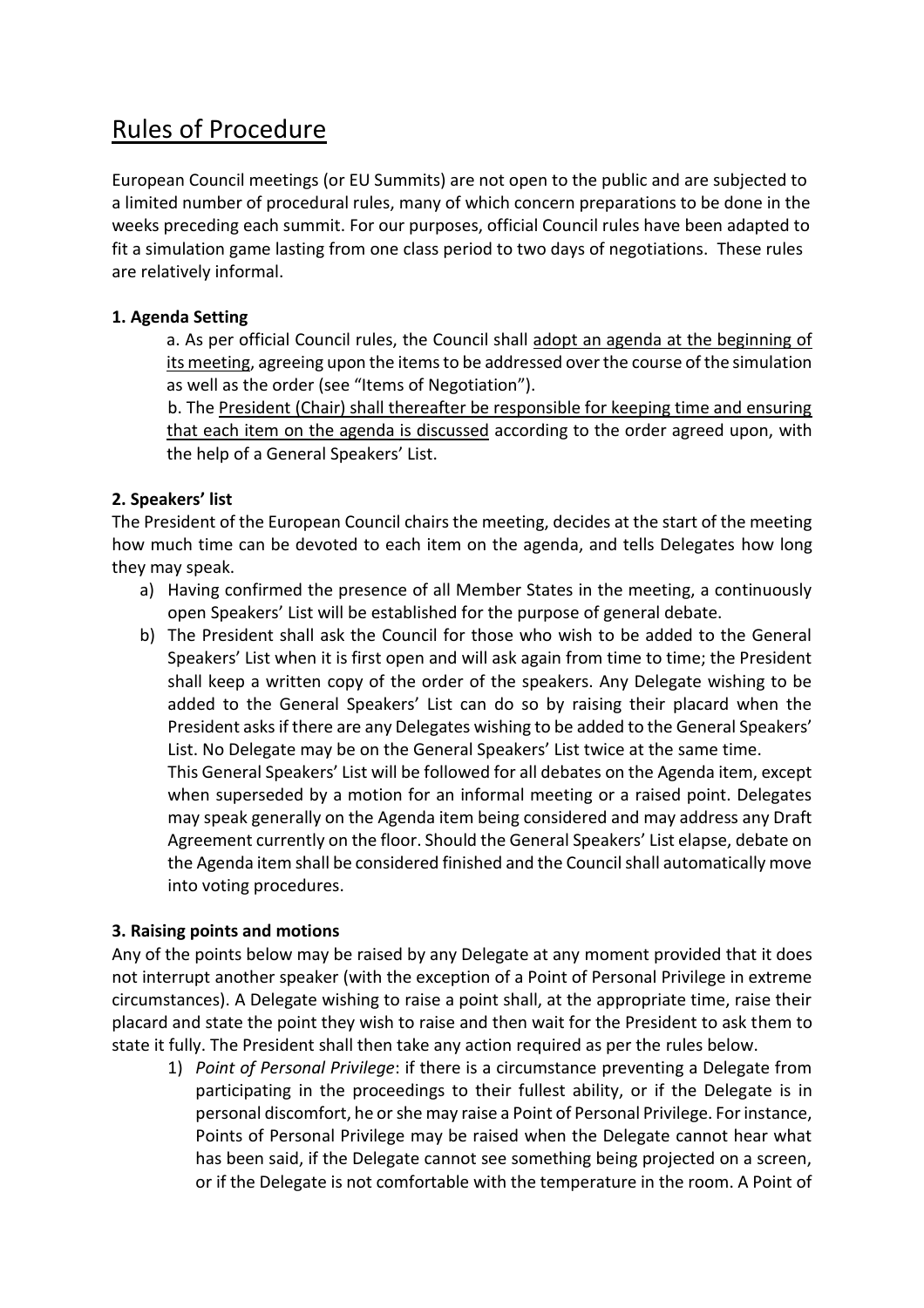Personal Privilege may only interrupt a speaker if the Delegate raising the point cannot hear the speaker. If appropriate, the President will request that the speaker speak louder and/or more clearly or take another appropriate action. Points of Privilege for any other circumstance may not interrupt a speaker (except in cases of absolute emergency, at the discretion of the President).

- 2) *Point of Inquiry*: when the floor is open, a Delegate may raise a Point of Inquiry to ask the President a question regarding the rules of procedure. A Point of Inquiry may never interrupt a speaker. Delegates with any questions *not* regarding the rules of procedure, i.e. with substantive questions related to the *content* of the debate, should not raise this Point, but should instead approach the President with the question during an informal meeting or send them a written note.
- 3) *Motion for an Informal Meeting*: when the floor is open, as with a Point of Inquiry, a Delegate may raise a Motion for an Informal (unmoderated) Meeting of Heads of State. The Delegate raising the motion to summon informal debate, an opportunity for delegates to collaborate, negotiate and formulate Draft Agreements, must briefly explain its purpose and specify an overall time limit for the informal debate. The motion will be subject to a Procedural vote without speakers. The President may rule the Motion out of order if he or she feels that it is not constructive to debate or change the length of the informal meeting as he/she sees fit.

#### **4. Draft Agreement (applicable for 1-day simulation game)**

For longer versions of this simulation game, a Draft Agreement may be introduced once it has the support of three or more Delegates present at the beginning of the Council session and has been approved for review by the President. The Draft Agreement should include the names of its authors (Sponsors) and Delegates which support its presentation (Signatories), all of whom count towards the necessary three supporting Delegates. Signing a Draft Agreement does not indicate approval of the entire statement, and a Signatory has no further obligations. Draft Agreements may follow a similar format to EU Council documents (with a numbered list of statements and recommended actions); see annex.

Once a Draft Agreement has been approved as stipulated above and has been made available to the Council, the President shall call upon a Sponsor to introduce it. Before Seconds (i.e. endorsement speeches by other participants) and Objections can be heard, the operative clauses of the Draft Agreement shall be read out by a Sponsor or by the President. The President may call for a panel of Sponsors to answer questions about the Draft. More than one Draft Agreement may be on the floor at any one time, but only one Final Draft Position Statement may be passed per agenda item.

For a shorter version of this simulation game, the President and Delegates may settle on verbal agreements concerning each item on the agenda.

#### **5. Amendments**

An Amendment is a proposal that simply adds to, deletes from, or revises operative clauses of a Draft Position Statement. Amendments do not require Signatories and may be submitted to the Sponsor or directly to the President for approval. Once the Amendment has been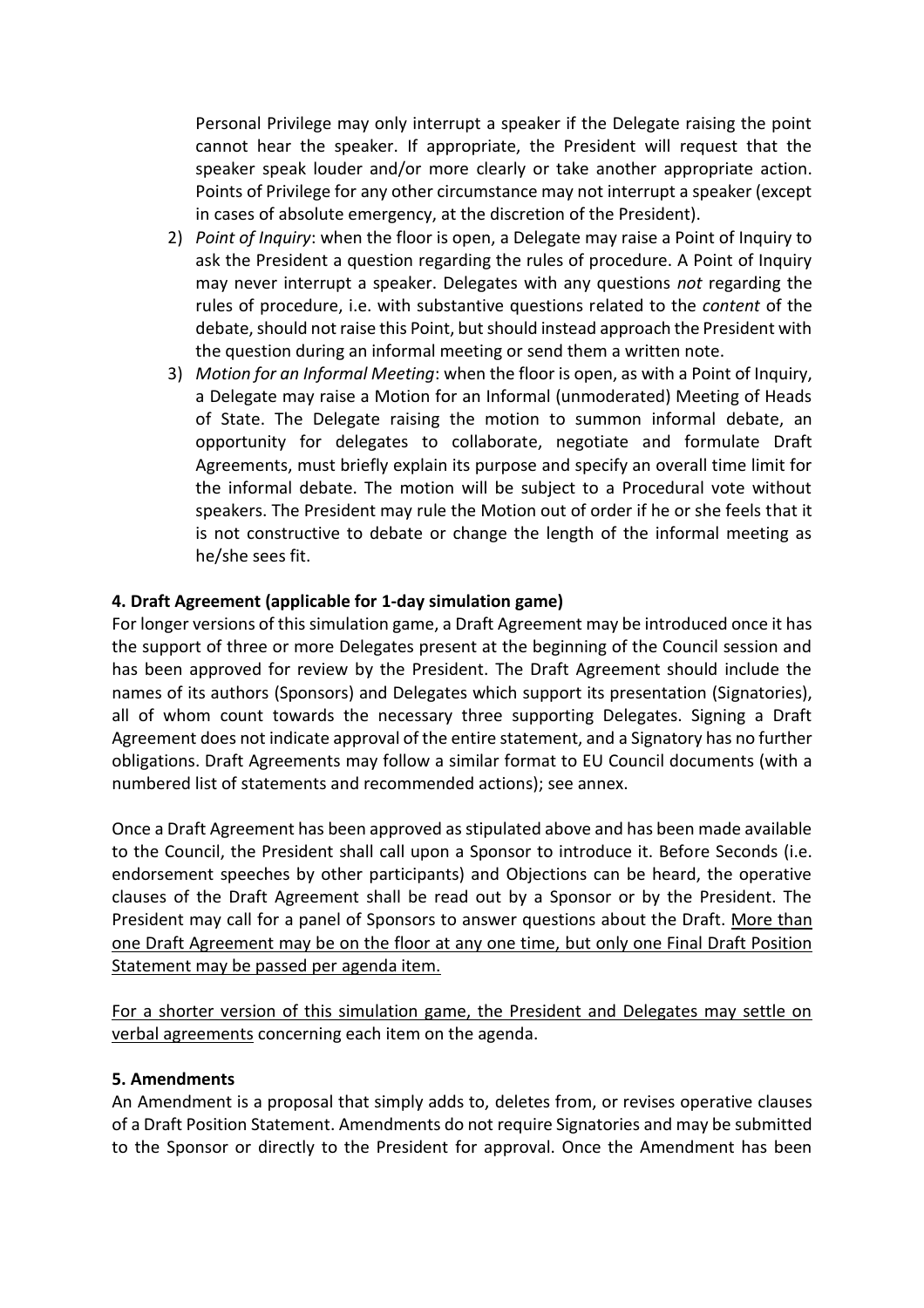approved for presentation, the proposing delegation may formally introduce it when the floor is open. An Amendment must be unanimously adopted by the Delegates present.

#### **6. Voting Procedure**

The President of the European Council, the President of the Commission, and the High Representative for Foreign Affairs and Security Policy (EEAS) shall not take part in the vote. Decisions of the European Council shall be taken **by consensus**. The vote to commit to a verbal agreement (shorter version of the simulation game) or adopt a draft agreement (longer version) shall take place on the initiative of the President, provided that a majority of the members of the European Council support the decision to vote.

If the verbal or draft agreement is adopted unanimously, the President of the Council shall announce the conclusions. If no consensus is reached but there is time remaining, negotiations can be resumed to draft a new document or amend a previous one to vote on it, with an aim to reach a minimal agreement.

In the absence of a minimal agreement, the Council shall fall back on a consensus from a previous Council summit for presentation at the UN General Assembly, and the topic will be further discussed in a future EU Council meeting.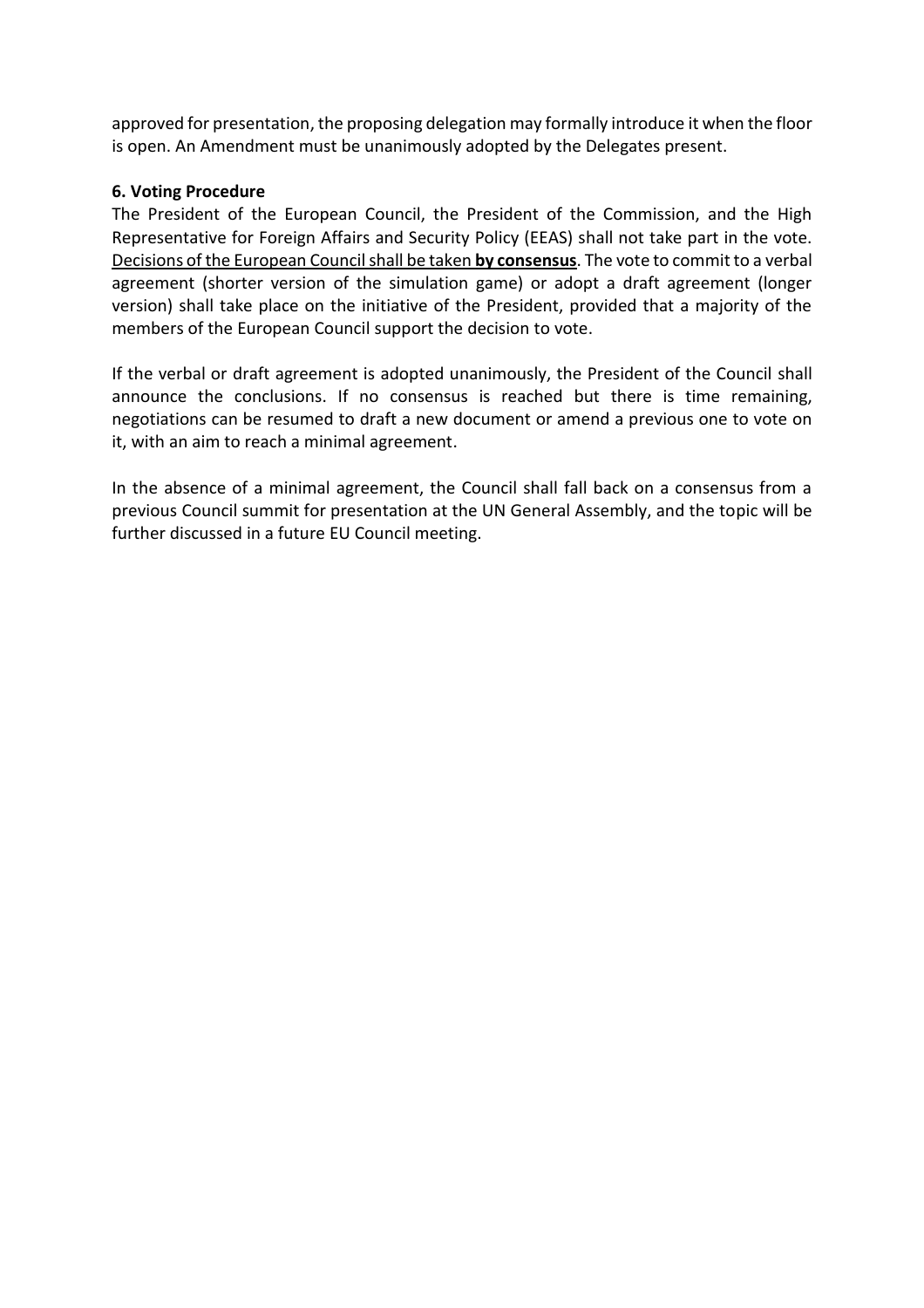# General structure of the simulation game

These are suggestions for how the simulation may be structured, in a long-version and shortversion format. The structure can be adapted according to the group's needs.

### One-day class session

| $9:00 - 9:30$   | Introduction, presentation + questions                                   |
|-----------------|--------------------------------------------------------------------------|
| $9:30 - 10:00$  | Hold mini-simulation to familiarize participants with rules of procedure |
| $10:00 - 11:00$ | General Speakers' List (60 sec speaking time each)                       |
| $11:00 - 11:15$ | Short coffee break                                                       |
| $11:15 - 12:00$ | General Speakers' List (45 sec speaking time each)                       |
| $12:00 - 12:15$ | Informal meetings to discuss first few agenda items                      |
| $12:15 - 13:00$ | Break for lunch                                                          |
| $13:00 - 13:30$ | General Speakers' List (45 sec speaking time each)                       |
| $13:30 - 14:00$ | Informal meetings for drafting position papers                           |
| 14:00           | <b>First Draft Agreement must be submitted</b>                           |
| $14:00 - 14:15$ | Presentation of first draft                                              |
| $14:15 - 14:45$ | Time for amending the first draft of the agreement                       |
| 14:45           | <b>Final Draft Agreement must be submitted</b>                           |
| $14:45 - 15:15$ | Presentation of final output and final remarks, amendments if needed     |
|                 | (delegates strive to reach consensus)                                    |
| $15:15 - 15:30$ | Vote on Final Agreement and closing ceremony                             |

### Three-hour class session

| $13:00 - 13:20$ | Introduction, presentation + questions                               |
|-----------------|----------------------------------------------------------------------|
| $13:20 - 13:30$ | General Speakers' List (45 sec speaking time each)                   |
| $13:30 - 14:00$ | I. Round $-1$ <sup>st</sup> Agenda Item                              |
| $14:00 - 14:30$ | II. Round - $2^{nd}$ Agenda Item                                     |
| $14:30 - 14:45$ | Informal meeting                                                     |
| $14:45 - 15:30$ | III. Round $-3^{rd}$ Agenda Item                                     |
| $15:30 - 15:45$ | Informal meetings to seek verbal agreement on agenda items           |
| $15:45 - 16:00$ | Vote on final verbal agreement (Delegates strive to reach consensus) |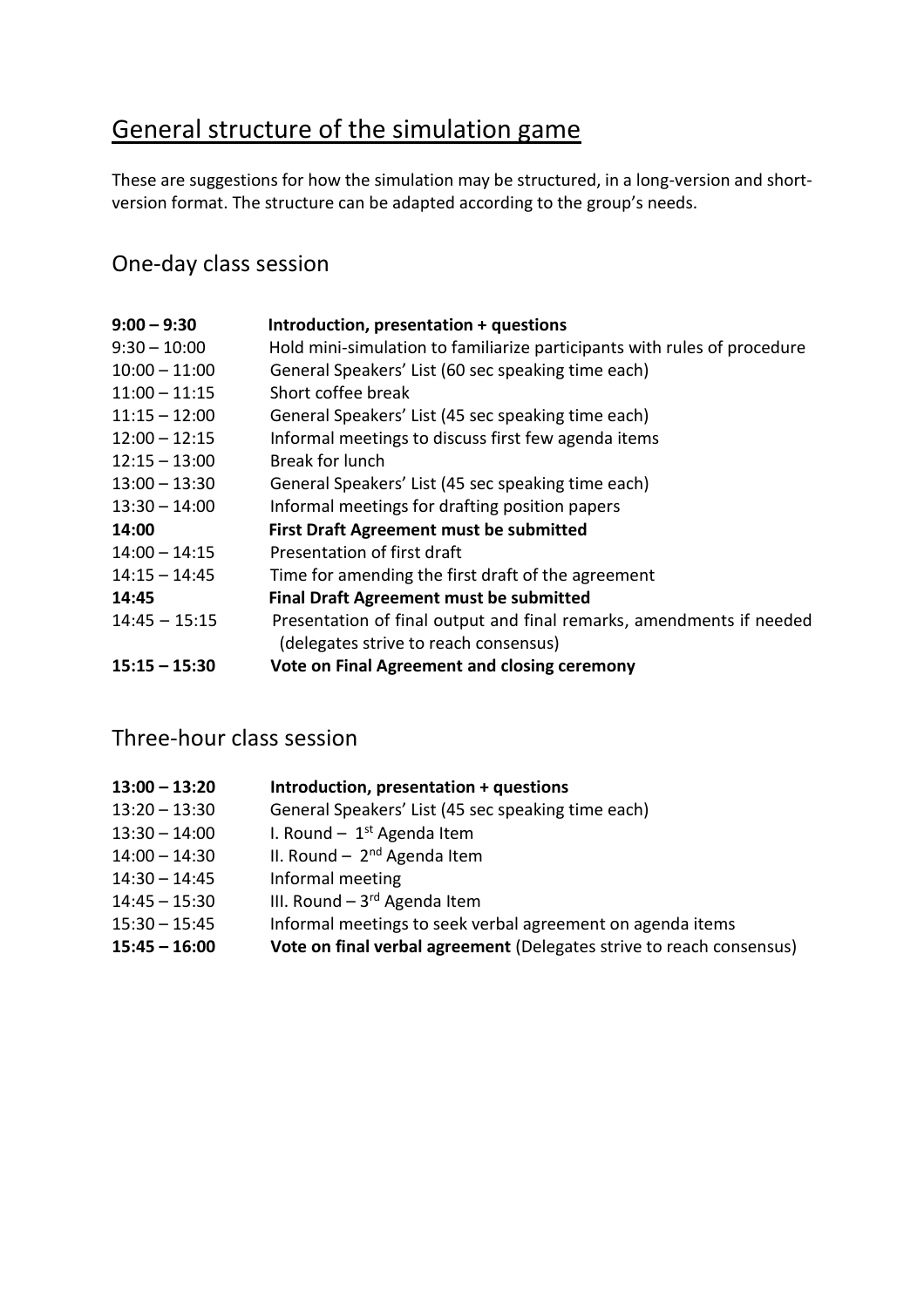### Summaries of the main Member States' positions

#### **ITALY**

Due to its geographical position, Italy has been at the forefront of the refugee crisis since the beginning. UNHCR registered 153,842 arrivals in 2015 and 181,436 in 2016, though the number decreased to 119,369 in 2017. As of June, 15,316 people have arrived at the Italian border in 2018.

The states to the north of Italy (France, Switzerland, and Austria) have tightened their borders, returning any asylum seekers trying to leave the nation. This has limited the spread o3f asylum seekers throughout the EU, but has placed further pressure on Italy. In order to stem the flow of migrants arriving at its border, Italy has intensified its collaboration with Libya; in February 2015, it signed a Memorandum of Understanding with the Libyan government and committed to provide equipment and technical support. Subsequently, the Ministry of Foreign Affairs allocated €2.5 million to repair four of the Libyan coastguard's vessels and to provide training to its crewmembers.

This collaboration with Libyan authorities has been harshly criticized by many NGOs, as there are official reports of migrants suffering inhumane conditions in Libyan detention centers. Some lawyers argue that support for the Libyan coastguard is not a way to control migration, but rather a means to delegate push-backs to a country that is not a signatory to the Geneva Convention and where there is no protection for asylum seekers.

The Italian government has used high-profile occasions and intergovernmental bodies such as the EU Interior Ministries summit in Tallinn and the G20 to express its desire for greater cooperation. Unfortunately, these appeals have often been rejected by other EU Member States, who cite concerns over the protection of their sovereignty and borders.

Matteo Salvini, the new Italian Interior Minister and leader of the far-right party League, has declared that he will adopt a hard line on asylum and migration. On 10 June 2018, he closed the Italian ports to the rescue boat Aquarius, carrying 629 migrants, and asked Malta to take the vessel. The Maltese authorities refused, claiming that Italy was responsible, as the rescue operations were coordinated by Rome. Eventually, the Spanish Prime Minister granted the vessel permission to dock in Valencia. Salvini commented on the decision to close the Italian harbors, saying, "We have opened a front in Brussels" and that Italy will no longer be "Europe's refugee camp."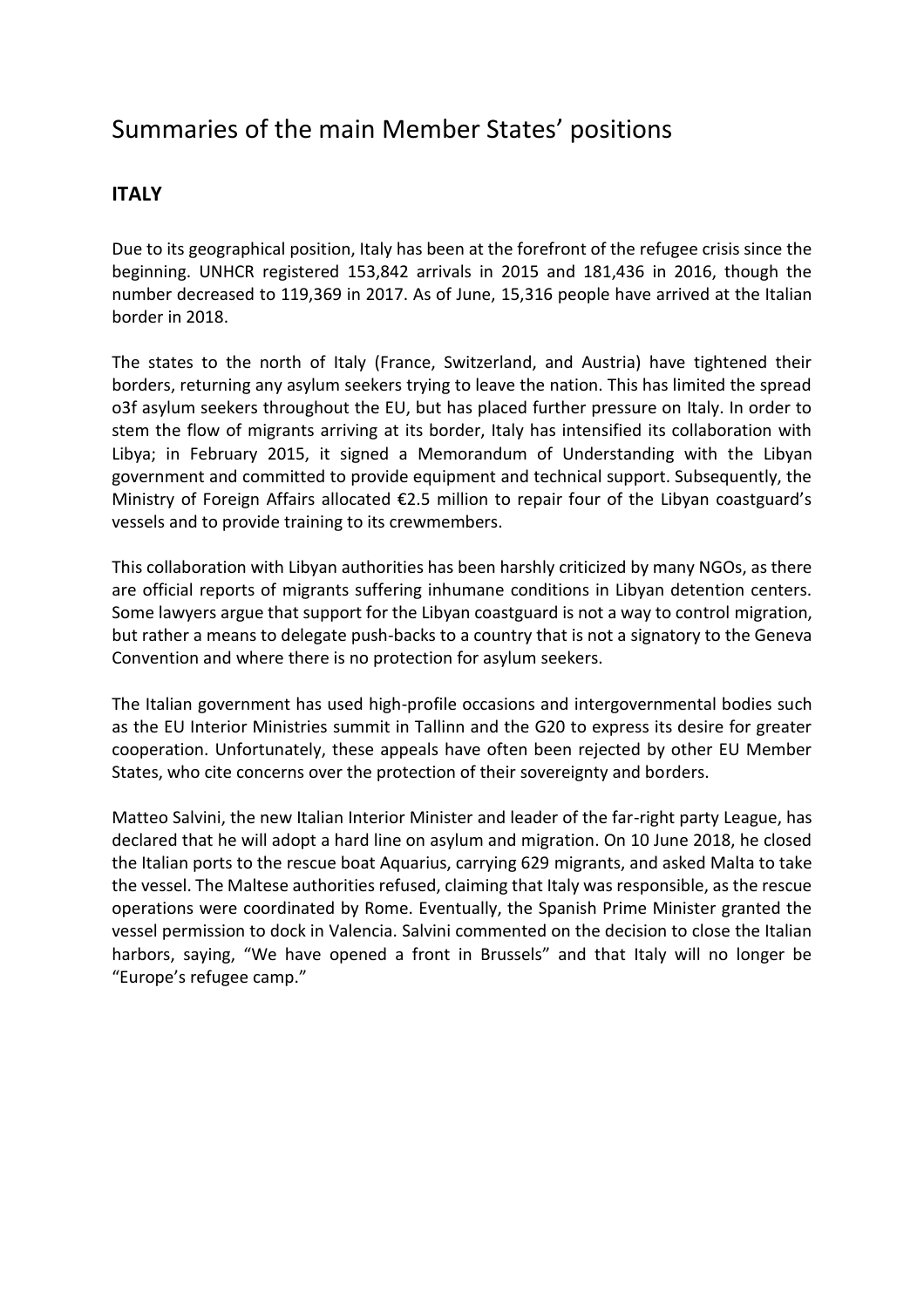#### **GERMANY**

Germany, while not a border country, is one of the most active Member States in dealing with the refugee crisis. According to Eurostat, it became the most important destination country for asylum seekers in 2015 with 35% of all first-time asylum applications in the EU, and in 2016 it granted international protection status to 445,210 asylum seekers.

However, the current political situation has put a strain on the "open door" policy. In the last elections, Angela Merkel's coalition lost consensus, while the radical right-wing Alternative für Deutschland (AfD) entered Parliament for the first time as the third-largest party, a signal of growing discontent in the country.

During the negotiations for forming a coalition government in early 2018, Chancellor Merkel had to impose a limit on the number of asylum seekers arriving in Germany, even though she had opposed this idea in 2016. By 2017, however, the number of asylum applications in Germany had already dropped to 186,644, showing a decrease in pressure on the country. A greater emphasis is now placed on the responsibility to provide more 'lasting structures' and to ensure a 'fair distribution' of refugees among all Member States. This altered stance was reinforced in a speech made by the German Chancellor during her summer press conference on 29 August 2017. Germany supports measures that shift the burden from the border states of Italy, Greece and, increasingly, Spain, but is also wary of the political situation in Central European states, especially Hungary and Poland.

In response to reports of human rights abuses in Libya – including executions, rape, bribery, and torture – Merkel has said, "the EU cannot strike a Turkey-style deal in which the Libyan government would be given substantial EU donations in return for keeping people in Libya." On 28 August 2017, Merkel stated at the mini-summit of the "Big Four" (Germany, Italy, France, and Spain) and the African states of Niger and Chad that the only way to tackle human trafficking and illegal migration is through development aid. In support of this statement, she then pledged €50 million to "tackle illegal human trafficking in the Mediterranean" together with UNHCR and IOM.

These declarations notwithstanding, in December 2017 the Ministry of Foreign Affairs announced the allocation of €120 million to the UN-backed Libyan authority, meant to stabilize the country and improve the conditions of migrants.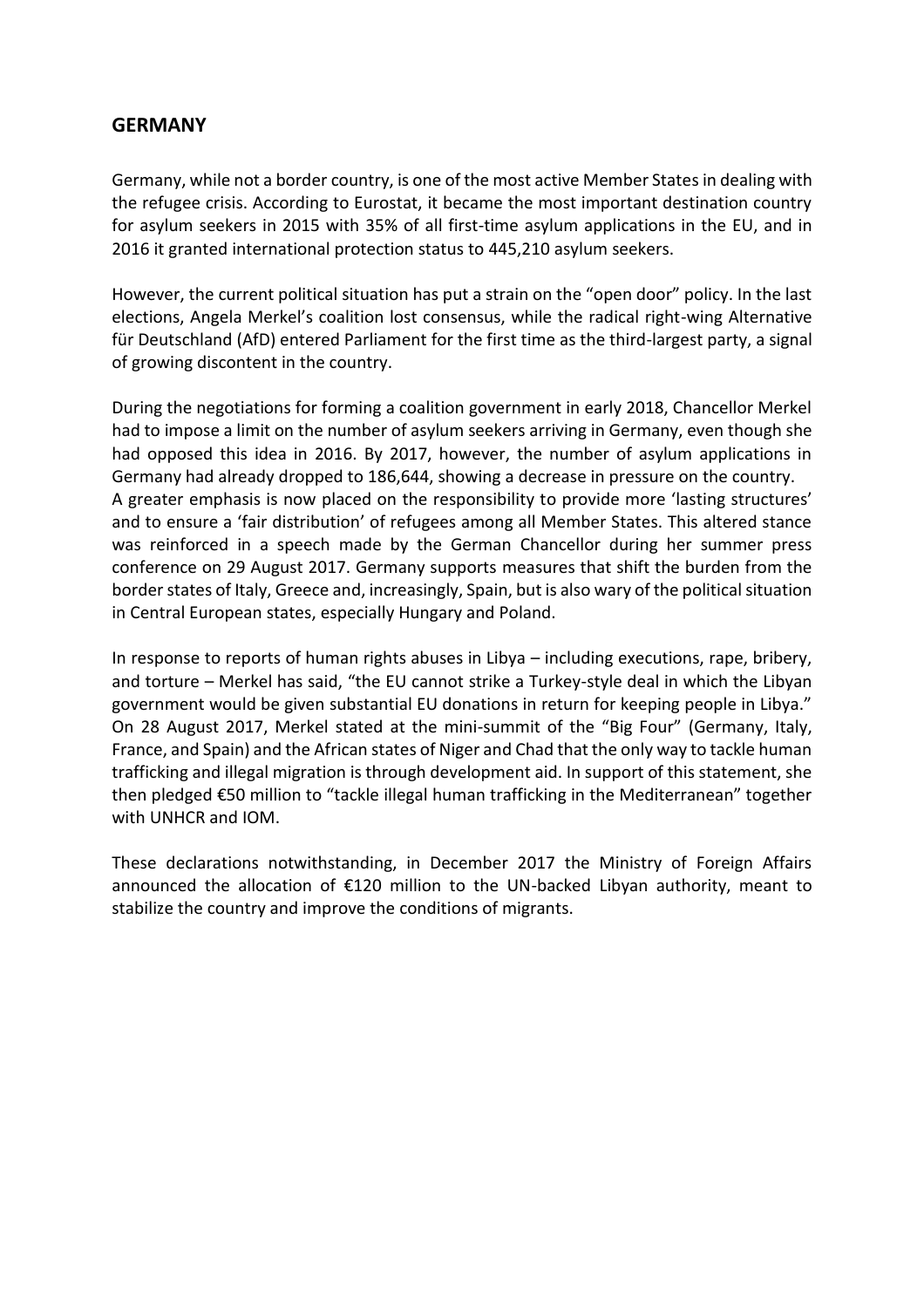#### **FRANCE**

As the third most important country of destination in Europe, France received 100,755 new asylum applications in 2017 according to the French Ministry of the Interior, a 7% increase from 2016. After the infamous Calais 'Jungle' camp, populated with asylum seekers hoping to cross the Channel to the UK, was demolished in 2016, its inhabitants were relocated across the country. Numerous informal refugee camps have since sprung up in France, including settlements in Grande-Synthe, Calais, and Seine-Saint-Denis (Paris). These camps face pressure from the government, which regularly carries out evacuations.

In November 2015, despite heightened fear following terrorist attacks in Paris, President Francois Hollande committed to accepting 30,000 refugees over the following two years. Nonetheless, the government still refuses to open French ports to refugees (despite Italy's requests) and continues to avoid opening an official migrant reception center in Calais, fearing it would serve as a "magnet for other migrants." Examples such as these show the French administration's contradictory attitudes and policies.

Soon after coming to power, the new French President Emmanuel Macron put forward a proposal to deal with the crisis, centered on the establishment of so-called 'hotspots,' or processing centers, in Africa. Such facilities would be set up in Niger and Chad to identify migrants eligible for asylum in Europe. While the 'hotspot' proposal has yet to be implemented, several European leaders made the first step towards their creation at a summit with leaders from Niger and Chad on 28 August 2017, and the French government agreed to welcome 3000 more refugees redirected from these countries by 2019.

The situation at the Alps border with Italy is becoming more critical. In April 2018, French border patrol agents used a facility at the Bardonecchia train station (Italy) to carry out a drug test on a Nigerian traveling from Paris to Naples. The action was denounced by a humanitarian organization present at the station to provide help to migrants, and provoked the reaction of the Italian authorities, who summoned the French ambassador for clarifications. Humanitarian associations denounce the French authorities' frequent crossing of the border to prevent migrants from moving into France. Meanwhile, the French legislature has begun working on a new asylum law in 2018, with the draft legislation entering debate in the Senate in June. The draft bill requires faster processing of asylum claims while making it easier to deport those whose claims are rejected, and has been criticized for being both too harsh (by left-wing legislators and NGOs) and too lenient (by right-wing advocates).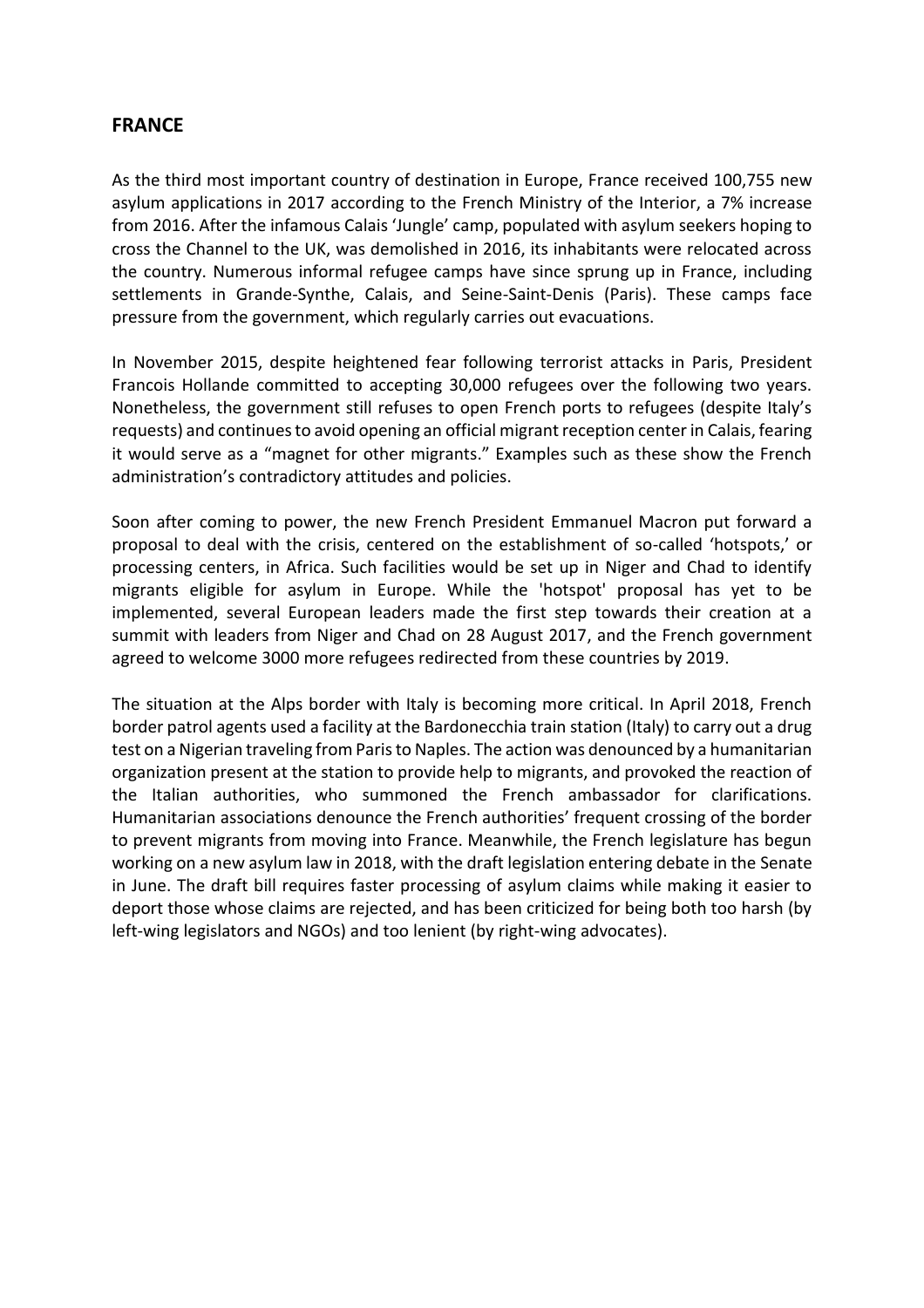#### **UNITED KINGDOM**

The UK has a controversial track record both when it comes to the EU refugee crisis, and its actions in the Middle East-North Africa (MENA) region. Former Prime Minister Tony Blair's government was strongly criticized for supporting Gaddafi's dictatorship through the UK-Libya 2004 oil agreement and the controversial 2007 prisoner transfer deal, which saw UK and US secret agencies allegedly facilitating the rendition of Libyan opposition leaders (specifically, the Belhaj and al-Saadi families who were then supposedly tortured in Gaddafi's prisons). One of the most prominent actors on the ground and an active NATO-backer (the government still defends its 2011 intervention despite a damning report from the Foreign Affairs Committee in Parliament), the UK subsequently distanced itself when it came to dealing with the post-conflict management of the civil war-torn country, and diplomatic dialogue between the EU and the African states during the subsequent refugee crisis. It has offered humanitarian support to the Government of National Accord, the only UN-recognized legitimate authority in Libya, having lately allocated £9 million in funding. In Syria, while backing the US and its coalition in actions against Daesh, the UK is still wary of a full-scale military intervention: this position has remained unaltered since the 2013 Parliamentary vote when the majority of Members of Parliament voted against the government intervening in Syria.

According to current Prime Minister Theresa May, the UK is the second-biggest bilateral donor to the Middle East and Africa, contributing £2.3 billion in aid. The UK government prioritizes offering help at the source, and only accepts the most vulnerable members of the displaced populations, "who particularly require the help and support that [can be given] in the UK." This has encouraged stringent levels of selectivity (especially after the Brexit vote); for instance, Eritreans are not recognized as refugees in the UK, despite UN reports of the gross violations of human rights in that country. Consequently, the number of asylum applicants in the UK has been steadily decreasing since 2015 (especially those from Syria, Sudan and Eritrea). In 2017, the government reported 26,350 asylum claims, of which 56% were successful or led to another form of international protection.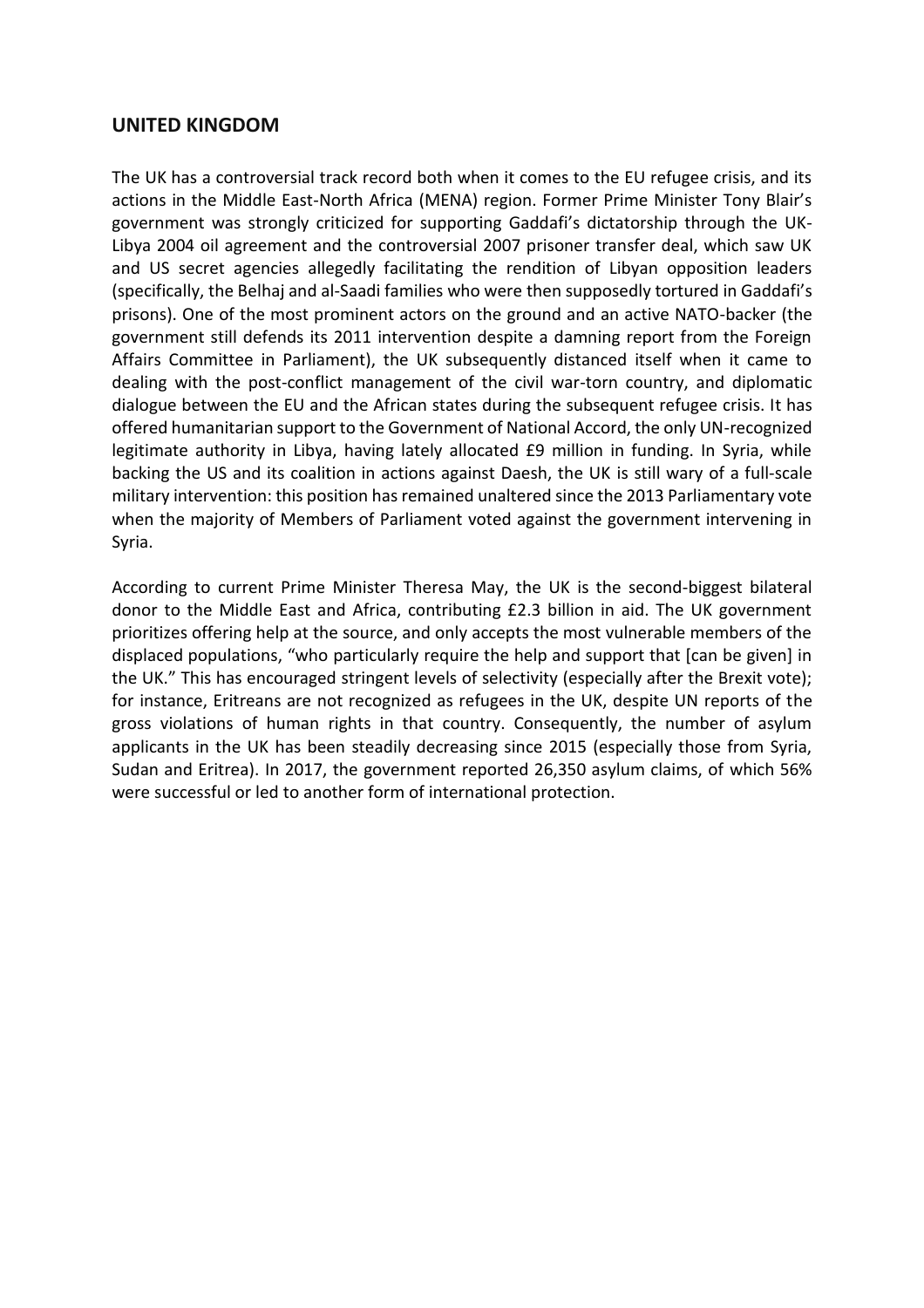#### **GREECE**

In the past two to three years, Greece has taken in a great number of people forced into displacement by war and other extreme conditions in their homelands. In 2016 alone, around 1.2 million migrants entered Greece, and currently 62,000 remain stranded in the country while neighboring countries are reticent to accept asylum seekers. The agreement between the EU and Turkey in March 2016 closed off what is known as the "Balkan migration route"; this agreement radically decreased the immigrant influx by land, relieving pressure on Greece. In addition, agreements have been made to shift the maritime route of immigrants from the more dangerous Aegean Sea to a legal, safer, and more monitored route. These changes and improvements have led to a better humanitarian situation for refugees, though many of the smaller islands still have difficulties providing for resident asylum seekers while their applications are reviewed.

However, the number of arrivals in Greece is starting to increase again. The [International](https://www.iom.int/news/mediterranean-migrant-arrivals-reach-18939-2018-deaths-reach-570)  [Organization for Migration \(](https://www.iom.int/news/mediterranean-migrant-arrivals-reach-18939-2018-deaths-reach-570)IOM) reported that in the first months of 2018, 7,300 people entered the country, compared to a total of 4,761 arrivals in 2017.

In response to numerous Member States within the EU that have refused Greece's request to share the refugee 'burden', Greek Prime Minister Tsipras has emphasized the need for international collaboration to create a "new global framework for refugee management." Additionally, Tsipras has expressed the importance of strengthening the European Asylum Support Office (EASO) to ensure that refugees are dealt with appropriately. Greece differs from other states faced with the refugee crisis due to its ongoing debt crisis, which as of May 2017 amounts to €344 billion. While Greece has been able to deal with both crises better than expected, it is reaching its limit. The EU has thus repeatedly offered financial assistance for accommodating asylum seekers in Greece, with emergency support reaching €401 million in July 2017. Overall, the EU has pledged €1.3 billion in support of Greece until the year 2020.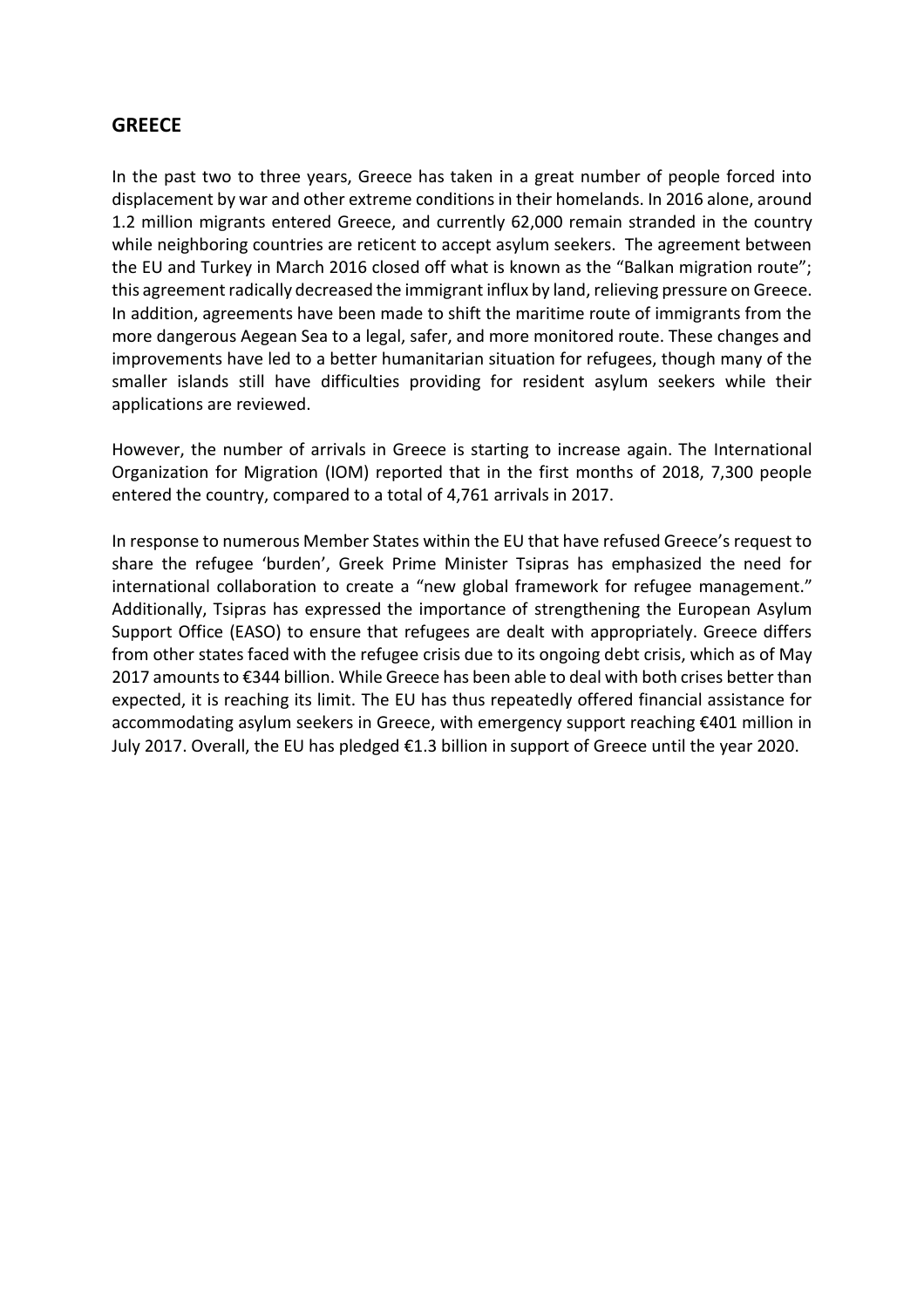#### **AUSTRIA**

Between the summer of 2015 and mid-2016, Austria became one of the European countries most affected by the refugee crisis. In 2015, there were 88,160 first-time asylum applicants in Austria, making it the country with the third-highest per capita rate of asylum applications in the European Union after Hungary and Sweden. In 2016, another 42,255 applications were received, before declining to 24,715 in 2017.

Historically, Austria has a reputation for sheltering refugees; during th[e Hungarian uprising of](https://www.theguardian.com/world/2006/oct/22/egypt.featuresreview)  [1956](https://www.theguardian.com/world/2006/oct/22/egypt.featuresreview) and the Prague Spring of 1968, it opened its borders to thousands of people seeking protection. During the Balkan wars in the 1990s, Austria again welcomed many refugees fleeing former Yugoslavia. In 2015, the Austrian government followed the example set by Angela Merkel's 'open door' policy, welcoming thousands of refugees coming mainly from Afghanistan, Syria, and Iraq. However, as migrant camps were stretched beyond capacity, a general skepticism about the large number of applicants entering the country soon surfaced. By the end of 2015, former Chancello[r Werner Faymann](https://www.theguardian.com/world/2016/may/09/werner-faymann-quits-as-austrian-chancellor) was forced to close Austria's borders along the Balkan route. It was decided that only migrants at risk of death or inhumane treatment, or those who had already been granted asylum in Austria, would be allowed to enter. The Austrian government announced the acceptance of only 37,500 asylum seekers, but the European Commissioned signaled that such a quota policy was illegal under EU law. The German government has since been critical of Austria's controversial border policy, which compels asylum seekers to continue to Germany.

In December 2017, during the formation of the new Austrian government, Chancellor Sebastian Kurz from the conservative People's Party (OVP) reached a coalition deal with the far-right Freedom Party (FPO), making the country's hard line on immigration even more evident. Kurz stated that there would no longer be economic benefits for some migrants, and that their money and phones would be seized upon entry. The Chancellor has also rejected the EU's migrant quota, aligning with Hungary and Poland's positions.

In July 2018, Austria will take the lead of the six-month rotating presidency of the Council of the European Union, with migration as the main topic on the agenda. Chancellor Kurz announced the intention to shift the bloc's focus from resettling refugees among Member States to securing the EU's external borders. The Austrian government has urged a stop illegal immigration and pledged that it will return migrants rescued in the Mediterranean to Africa. A solution that will likely be proposed under Austrian leadership is to expand the mandate of FRONTEX, the EU agency tasked with border management, increasing its capacity as the European coast guard.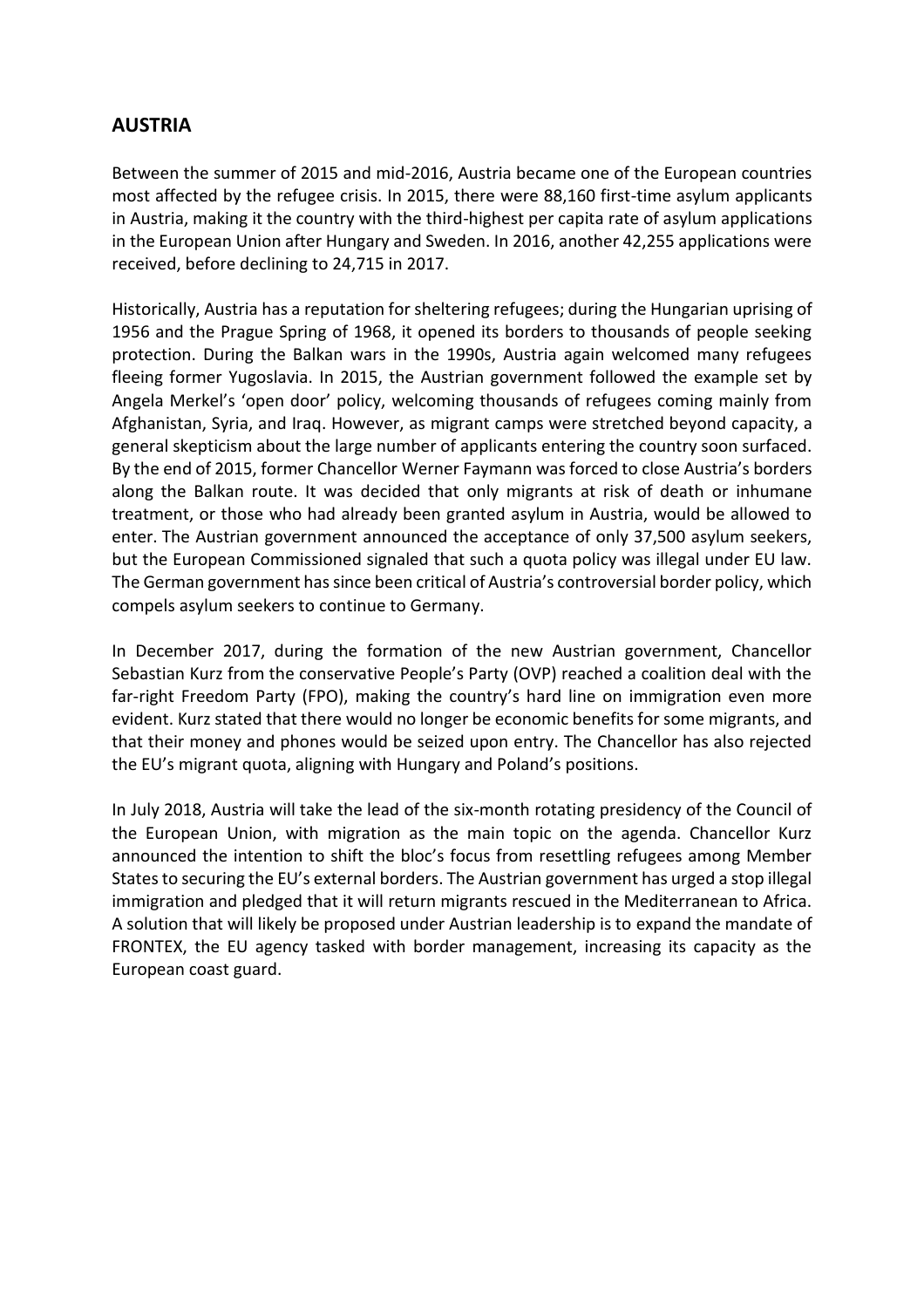# An example of the differing positions of the leading six EU Member States is set out in the following table:

| Country       | <b>Financial Contributions</b>                                                                                                                         | <b>Budget Allocation</b>                                                                                                                          | <b>Reform of the</b>                                                                                                                                                   | Reform of the Schengen<br>Agreement                                                                                                                                                                                                      |
|---------------|--------------------------------------------------------------------------------------------------------------------------------------------------------|---------------------------------------------------------------------------------------------------------------------------------------------------|------------------------------------------------------------------------------------------------------------------------------------------------------------------------|------------------------------------------------------------------------------------------------------------------------------------------------------------------------------------------------------------------------------------------|
| Italy         | Higher contributions required                                                                                                                          | Most affected EU                                                                                                                                  | <b>Dublin System</b><br>Yes-asylum                                                                                                                                     | No - wants to avoid any                                                                                                                                                                                                                  |
|               | from non 'frontline' states to<br>offset the social costs faced<br>by 'frontline' states                                                               | Member States should<br>first and foremost be<br>prioritized. In addition,<br>EU should allocate                                                  | applications should<br>be more evenly<br>distributed across<br>EU Member States.                                                                                       | additional barriers to the<br>reallocation of refugees                                                                                                                                                                                   |
|               |                                                                                                                                                        | more funding in the<br>collaboration with<br>countries of origin and<br>transit.                                                                  | Italy backs the<br>introduction of<br>mandatory quota                                                                                                                  |                                                                                                                                                                                                                                          |
| Greece        | Higher contributions required<br>from non 'frontline' states to<br>offset the social costs faced<br>by 'frontline' states                              | Most affected EU<br>Member States should<br>first and foremost be<br>prioritized                                                                  | Yes-asylum<br>applications should<br>be more evenly<br>distributed across<br>EU Member States.<br>Greece backs the<br>introduction of<br>mandatory quota               | No - wants to avoid any<br>additional barriers to the<br>reallocation of refugees                                                                                                                                                        |
| Germany       | Willing to raise contributions<br>slightly but does not want to<br>foster over-reliance                                                                | Funding should also<br>remain reflective of the<br>total number of<br>refugees accepted<br>regardless of state GDP                                | Rather than total<br>reform, advocates<br>for an agreed quota<br>system to try to<br>appease both sides                                                                | Favors European integration<br>and free movement of<br>people but reintroduced<br>border checks in September<br>2015                                                                                                                     |
| <b>France</b> | Prepared to offer further<br>financial support to 'frontline'<br>states in return for them<br>keeping majority of refugees<br>within their own borders | Proposed a<br>controversial plan to<br>use funds to set up<br>refugee processing<br>facilities 'at the source'                                    | $No$ – continues to<br>keep its ports closed<br>and carry out<br>expulsions of<br>asylum seekers that<br>have entered the EU<br>through another<br><b>Member State</b> | Favors European integration<br>and free movement of<br>people but reintroduced<br>border checks following the<br>Paris terrorist attacks in<br>2015. Requires Italian border<br>authorities to intensify<br>controls at the Alps border. |
| UK            | Contributes a substantial<br>amount of overseas aid.<br>Considers that it should not<br>have to provide further funds<br>for this issue                | Willing to support the<br>external program<br>proposed by France<br>which complements its<br>own development<br>schemes in sub-<br>Saharan Africa | No - Wants to<br>maintain strict<br>border control<br>policy and keep flow<br>of refugees to a<br>minimum                                                              | Yes - arguably one of the<br>leading explanations for<br><b>Brexit</b>                                                                                                                                                                   |
| Austria       | Contributes a substantial<br>amount of overseas aid.<br>Considers that it should not<br>have to provide further funds<br>for this issue                | Money should be<br>allocated to strengthen<br>external border<br>controls and to<br>external cooperation                                          | No-against the<br>creation of any kind<br>of quota, either<br>mandatory or<br>voluntary                                                                                | Yes - wants to halt the free<br>movement of non-EU<br>citizens between EU Member<br><b>States</b>                                                                                                                                        |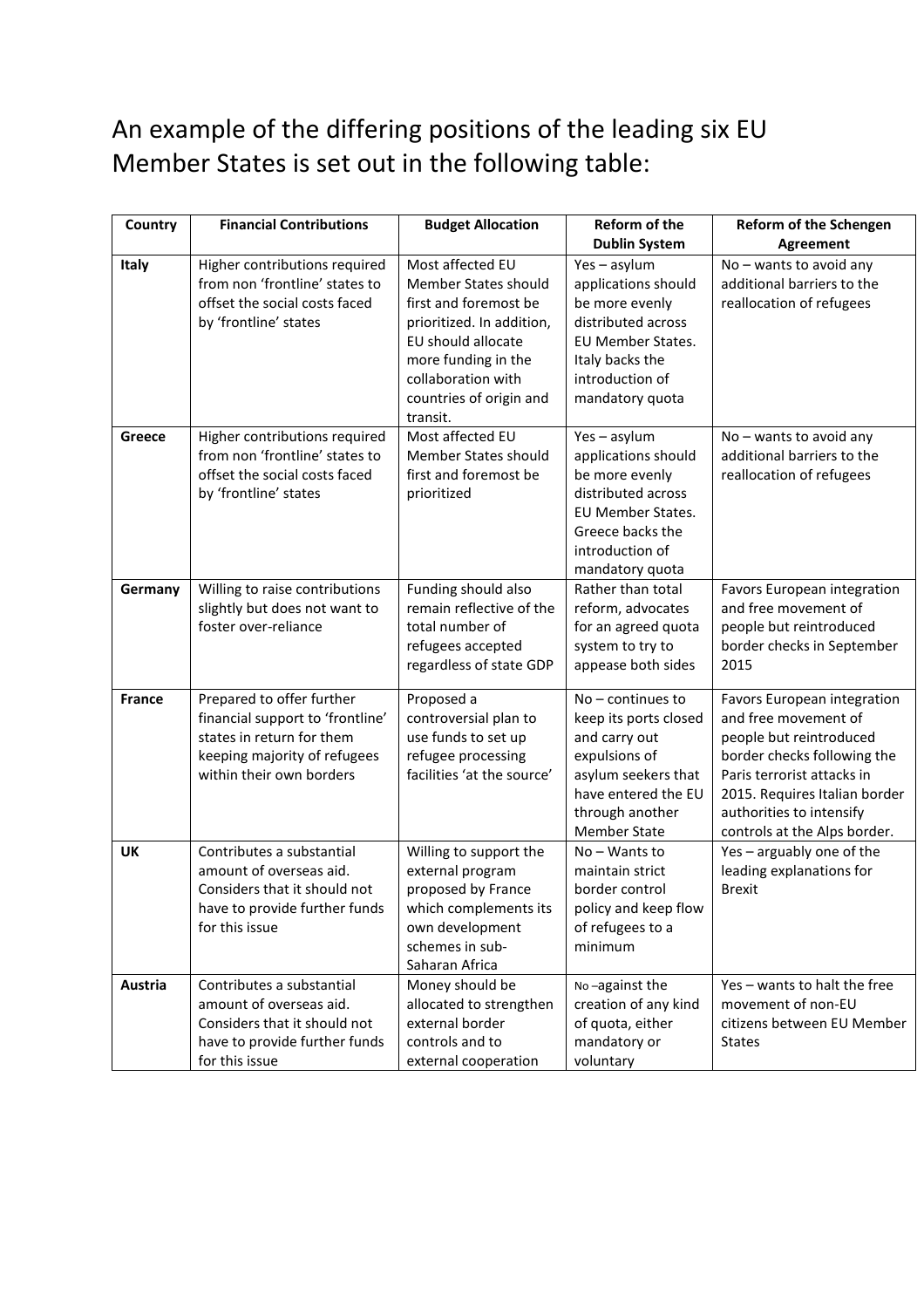# Other Member States' positions (for expanded game)

#### **BULGARIA**

In 2013, Bulgaria adopted a containment policy aimed at preventing migrants to from crossing its borders; as a result, UNHCR reported that only 99 people entered the country in January 2014. In that same year, the European Commission opened an infringement proceeding against Bulgaria with the allegation of summary returns.

Nevertheless, summary pushbacks and violations of asylum seekers' rights continued in 2015 and 2016, as reported by Human Rights Watch and Amnesty International. Reception conditions remained poor, and asylum seekers were held in summary detention. A widespread climate of xenophobia and islamophobia in the country has since prevented asylum seekers from integrating. Amnesty International reported that in February 2017, the mayor of a Bulgarian town refused to receive a Syrian family, stating that "Muslims from Syria [are] not welcome". This unwillingness to accommodate people in need of protection is common in many municipalities, and the government does not provide effective measures for integration, such as access to social housing, education, and language courses.

Moreover, a government order issued in September 2017 restricts the freedom of movements of asylum seekers, who cannot move out from prescribed areas.

In 2014, Bulgaria started to build a fence along the border with Turkey. In 2016, the Bulgarian parliament [voted to use the army at the Bulgarian borders,](http://www.balkaninsight.com/en/article/bulgarian-army-to-guard-the-border-against-migrants-02-18-2016) and in August 2017 the Ministry of Defense declared, "We cannot afford to continue having illegal migrants coming to Europe in droves. We should deploy NATO and EU troops in places like Italy and Greece, while defending the external borders of the EU, with armed force if necessary."

In 2016, Bulgaria received 19,420 asylum applications, representing 1.54% of the number of total applications in the EU. While it was expected to relocate 1,302 asylum seekers from Italy and Greece under the 2015 relocation scheme, as of February 2018 it has only relocated 10 individuals from Italy and 50 from Greece.

| <b>Financial contribution</b>                                      | <b>Budget allocation</b>                                                                                             | <b>Reform Dublin</b>                                                                                                             | <b>Reform Schengen</b>                                                                                                                                                                                                                                                                    |
|--------------------------------------------------------------------|----------------------------------------------------------------------------------------------------------------------|----------------------------------------------------------------------------------------------------------------------------------|-------------------------------------------------------------------------------------------------------------------------------------------------------------------------------------------------------------------------------------------------------------------------------------------|
| Not willing to provide<br>further financial support<br>to the CEAS | Money should be<br>allocated<br>to<br>strengthen<br>external<br>border<br>controls<br>and<br>external<br>cooperation | No - Bulgaria is against<br>the<br>creation<br>of<br>a<br>mandatory quota. States<br>can voluntarily relocate<br>asylum seekers. | Bulgaria is not yet part of<br>Schengen; to become part of<br>the Schengen Area, the country<br>has to undergo internal reforms<br>in the area of justice. It is not<br>seeking<br>the<br>to<br>change<br>Schengen acquis, but rather to<br>for<br>its<br>hasten<br>process<br>membership |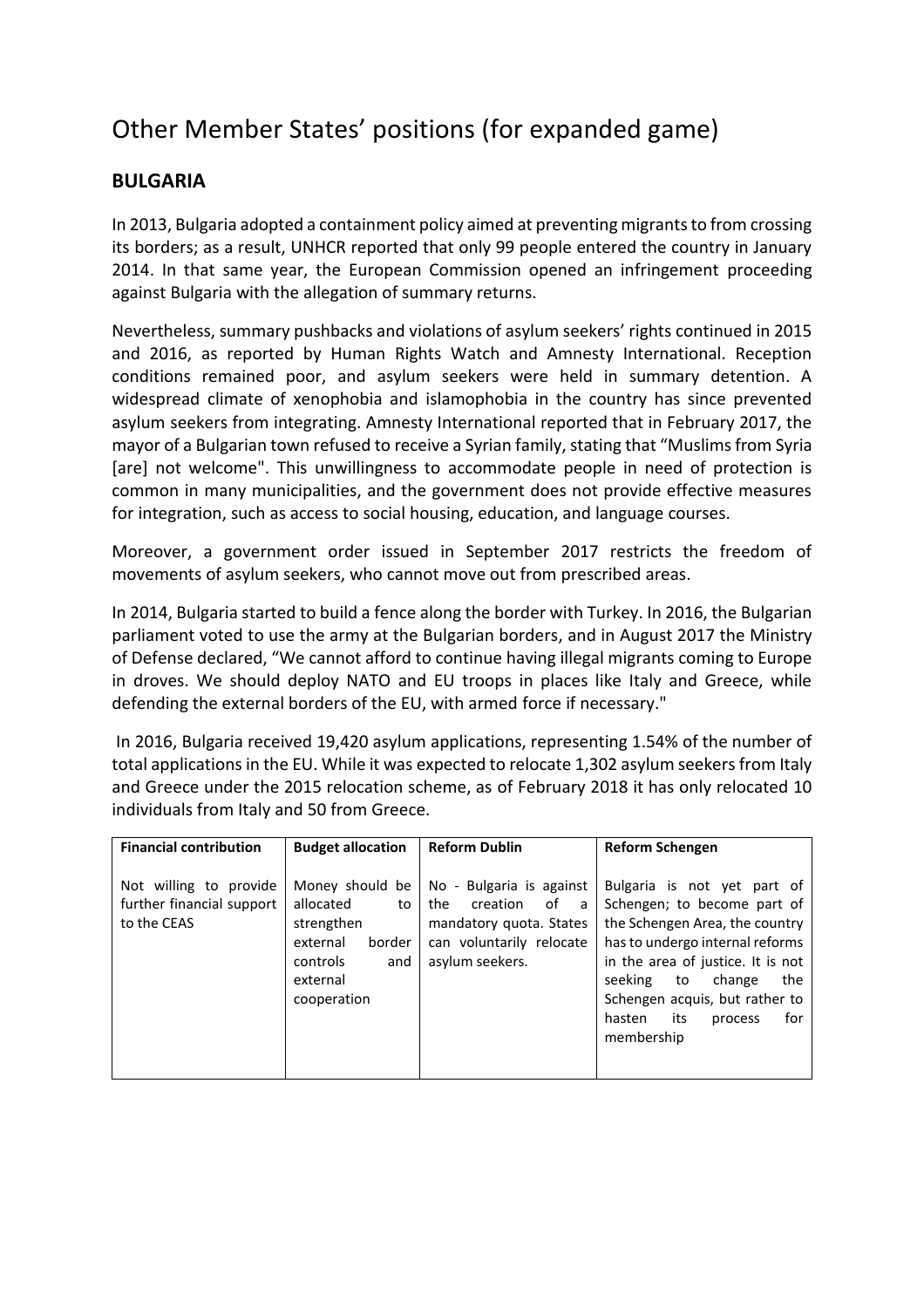#### **THE VISEGRAD GROUP (Czechia, Hungary, Poland [Slovakia])**

The Visegrad Group (V4) countries have similar views and policies regarding the refugee crisis. According to Eurostat, the numbers of first-time asylum applications in Poland hovered around 10,000 in 2015 and 2016, but dropped to only 3,000 in 2017. Poland seldom issues protection compared to Western European countries, much like its fellow V4 members. Czechia and Slovakia both received low numbers of first-time applicants between 2015 and 2017, with Eurostat reporting close to 1,000 applications yearly in Czechia and little more than a hundred per year in Slovakia.

Unlike other members of the Visegrad Group, Hungary experienced a large influx of refugees in 2015; the Hungarian Statistical Office reported 177,135 asylum applications filed that year (a small fraction of which were successful). In subsequent years, the numbers have fallen considerably, with only 29,432 filed in 2016, and fewer than 4,000 claims in 2017. Nevertheless, these waves of asylum seekers have hardened Hungary's attitudes towards migration and EU membership, and led Prime Minister Viktor Orbán and his populist Fidesz party to base their 2018 electoral campaign on an anti-immigration platform. After Fidesz secured a parliamentary supermajority in April 2018, Hungary passed a law placing more restrictions on asylum applications and rendering it illegal to offer aid to asylum seekers.

In a 2015 joint statement from their Heads of Government, the Visegrad countries expressed their willingness to enhance bilateral assistance, provide aid to countries of transit and origin, and give financial and material assistance to countries with a significant refugee population. This demonstrated a preference for an externalized migration policy, and allocation of funding to third countries. The V4 have strongly emphasized control and protection of the EU's external borders, reiterated in their 2018 Statement on the Future of Europe. In this statement, the Heads of State also insisted that EU action should be focused not on redistributing, but on preventing migration pressure in Europe. As a result, they have contributed €35 million for border protection in Libya.

In December 2015, the Hungarian and Slovakian governments filed a complaint with the European Court of Justice against the Council's 2015 refugee relocation decision. Their action was dismissed by the Court on 6 September 2017. Notwithstanding the Court's ruling, the V4 continue to oppose the relocation scheme. As of February 2018, Czechia and Slovakia have relocated only 12 and 16 asylum seekers respectively, whereas Poland and Hungary have not relocated any asylum seekers so far. In December 2017, the Commission referred Hungary, Poland, and Czechia to the Court of Justice for non-compliance with the 2015 decision.

| <b>Financial</b><br>contribution | <b>Budget allocation</b>                      | <b>Reform Dublin</b>  | <b>Reform Schengen</b>                                                               |
|----------------------------------|-----------------------------------------------|-----------------------|--------------------------------------------------------------------------------------|
|                                  |                                               |                       | Money should be allocated   $No$ – they are against   Yes - a reform of the Schengen |
| willing<br>Not<br>to             | strengthen external the creation of any<br>to |                       | area is necessary to ensure the                                                      |
| provide<br>further I             | border controls and to                        | kind of quota, either | internal security and to prevent                                                     |
| financial support                | external cooperation                          | mandatory<br>or       | secondary movements of asylum                                                        |
| to the CEAS                      |                                               | voluntary             | seekers                                                                              |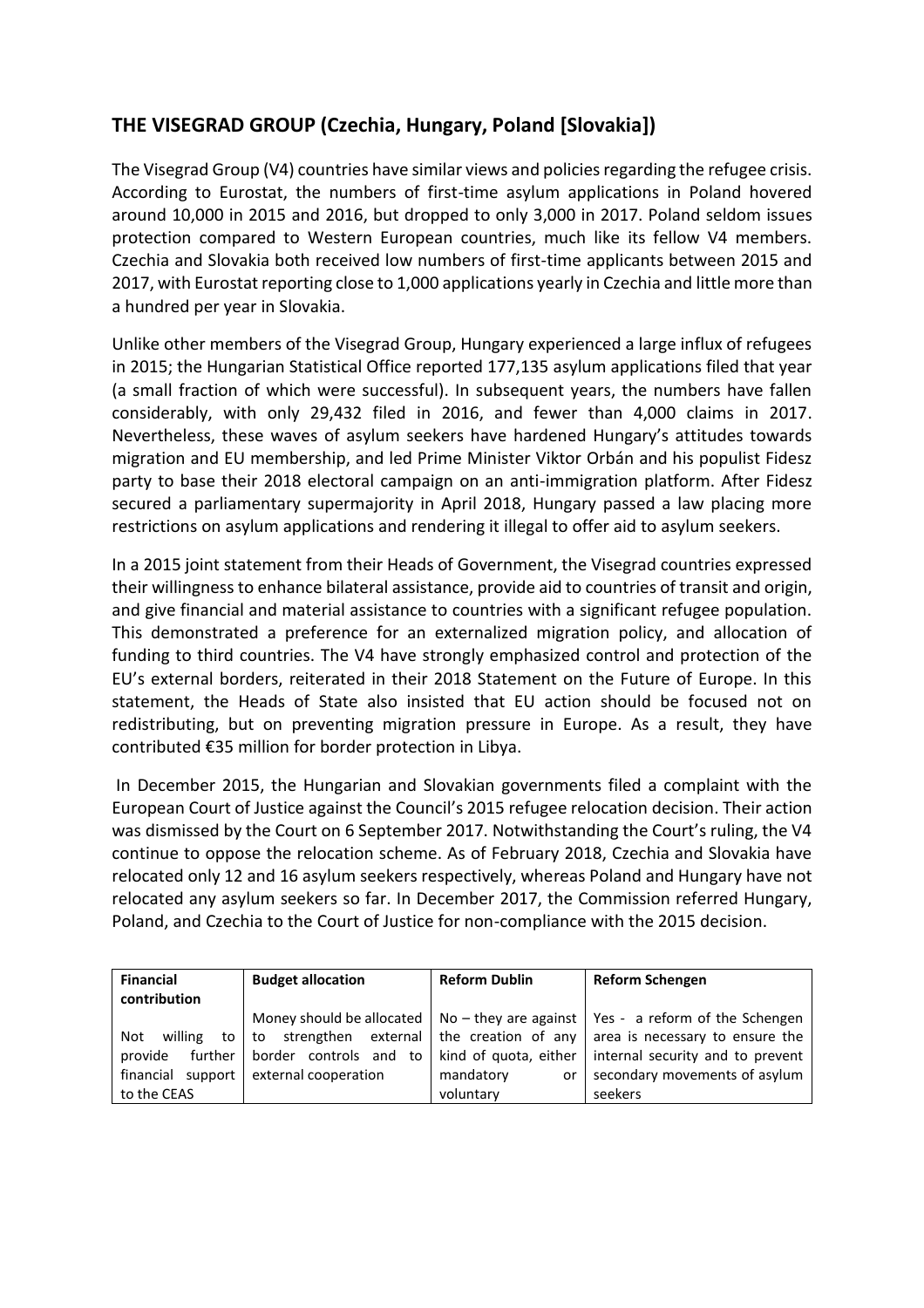#### **DENMARK**

Like many other EU countries, Denmark experienced a sudden influx of refugees in 2015, with Eurostat reporting nearly 21,000 first-time applications for asylum filed that year. By 2017, that number had dropped to only 3,125. However, the exceptional changes in 2015 led the Danish government to adopt more restrictive measures. In July 2015, the newly-elected rightwing government announced that it would reduce the benefits for asylum seekers, a move meant to deter them from settling in Denmark.

In 2016, Denmark introduced a law that would allow the police to search asylum seekers and to confiscate any non-essential items worth more than 1,000 kroner (£ 1,000) to cover the expenses for asylum application and accommodation. In 2017, new controls were introduced at the border with Germany, in order to avoid the rise of asylum seekers in the country following the Swedish decision to introduce checks at the border with Denmark and to deny access to people without a valid ID document.

Amnesty International reported that in 2017, Denmark annulled its standing agreement with the UNHCR to resettle 500 refugees annually, thus demonstrating its unwillingness to host more refugees.

In May 2017, the European Council adopted a decision recommending that temporary internal border control in the Schengen area be prolonged for a maximum of six months. The decision involved five countries (Austria, Germany, Denmark, Sweden and Norway) and followed two similar decisions adopted in November 2016 and February 2017. The five countries involved have continued to maintain these temporary controls, with their most recent extensions set to expire in November 2018.

Due to its unique 'opt-out' participation in EU asylum law, Denmark is not bound by the 2015 EU Council decisions on relocation. However, Denmark is party to the Dublin III Regulation.

| <b>Financial contribution</b>                                                                                   | <b>Budget allocation</b>                                                                                                                                                                                                                                       | <b>Reform Dublin</b>                                                                                                                                                                                                                                                                                                                | <b>Reform Schengen</b>                                                                                                                                         |
|-----------------------------------------------------------------------------------------------------------------|----------------------------------------------------------------------------------------------------------------------------------------------------------------------------------------------------------------------------------------------------------------|-------------------------------------------------------------------------------------------------------------------------------------------------------------------------------------------------------------------------------------------------------------------------------------------------------------------------------------|----------------------------------------------------------------------------------------------------------------------------------------------------------------|
| Readiness to provide<br>financial assistance to<br>frontline countries to<br>secondary<br>prevent<br>movements. | should<br>Money<br>be<br>frontline<br>allocated<br>to<br>countries<br>improve<br>to<br>accommodation<br>their<br>capacity, but priority now<br>be given<br>should<br>to<br><b>borders</b><br>control<br>and<br>externalization to stem<br>the flux of migrants | Yes, a relocation quota should be<br>voluntary. Those countries who do<br>not want to relocate asylum seekers<br>should<br>contribute<br>financially to<br>countries with<br>higher<br>support<br>numbers<br>of<br>asylum<br>seekers.<br>However, Denmark has an option to<br>opt out of an eventual reformed<br>Dublin Regulation. | allowing<br>In.<br>temporary border<br>with<br>controls<br>neighboring<br>countries,<br><b>Denmark</b><br>has<br>suspended<br>for<br>Schengen<br>several years |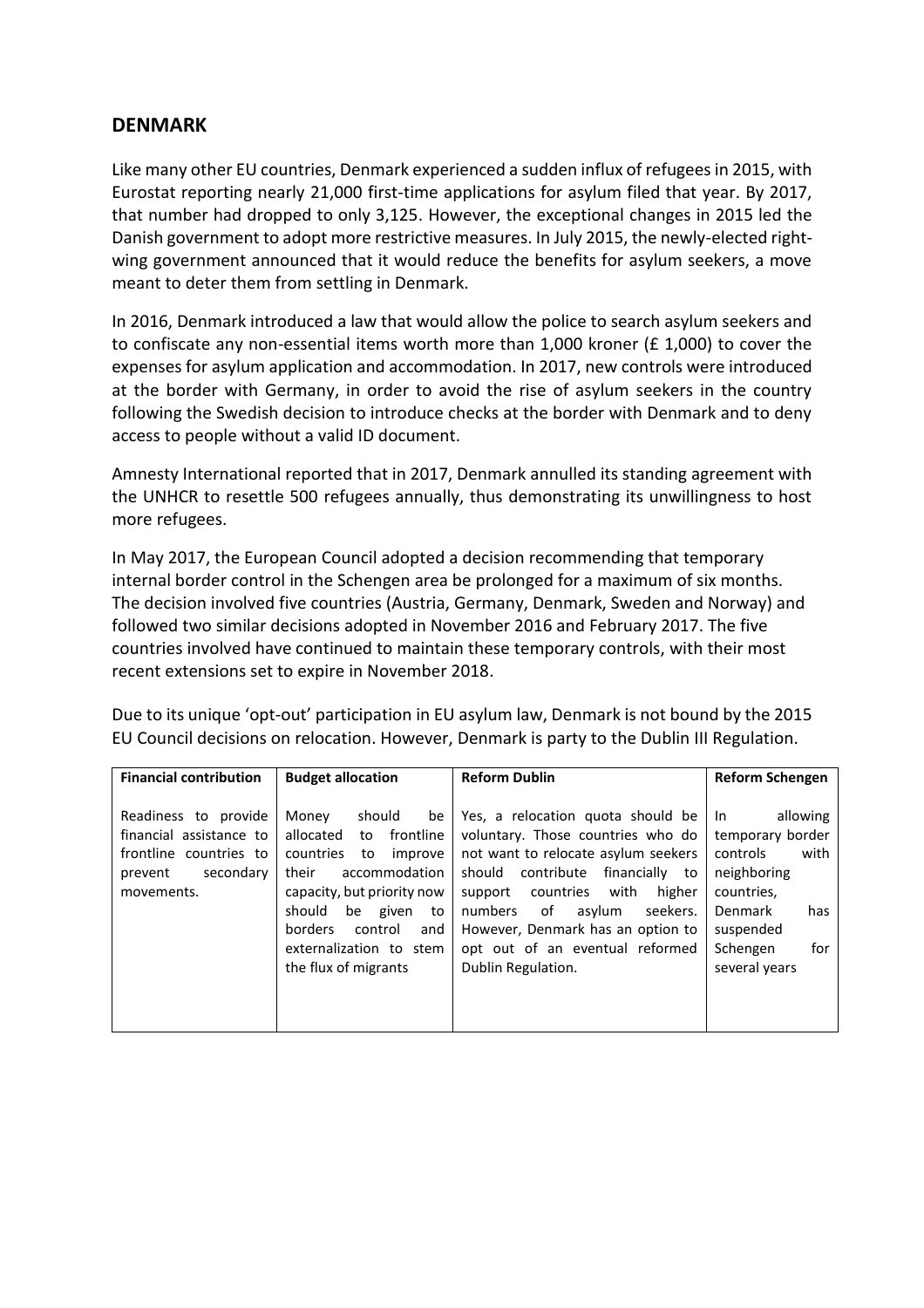#### **SWEDEN**

In 2015, Sweden received 163,000 asylum applications, 35,520 of which were from unaccompanied minors. This exceptional flow of newcomers prompted an EU Council Decision in June 2016 to suspend the relocation of asylum seekers from Italy and Greece to Sweden until June 2017. Indeed, Sweden had the highest number of applicants for international protection per capita in the EU in 2015 (11,503 applicants per million inhabitants). Nevertheless, the government maintained its commitment to the 2015 relocation scheme and resettled 491 individuals.

Sweden also made considerable efforts in resettling refugees from other countries in the world. In 2016 it resettled 1,907 persons and pledged to increase its annual resettlement to 3,400 people in 2017. In 2016, the government enacted a new law requiring all municipalities to receive newly-arrived refugees and other beneficiaries of international protection for resettlement or integration upon request from authorities. This law includes requirements for civic orientation and language courses.

Despite its initially welcoming attitude towards asylum seekers (also demonstrated by its compliance with the EU Emergency Relocation Scheme), the Swedish government quickly adopted a more restrictive policy on asylum and immigration. Sweden has long been an attractive county for asylum seekers and immigrants due to its generous migration policy dating back to the 1980s, but the 2015 refugee crisis and the exceptional influx of asylum seekers put a strain on the reception system. It was therefore decided that between July 2016 and July 2019, beneficiaries of international protection would be granted a temporary, rather than permanent, residence permit. Following these changes, Eurostat reports that the number of first-time applicants for asylum in the country fell to roughly 22,000 per year in 2016 and 2017. This fall in demand was accompanied by an increase in return decisions. In addition, Sweden has introduced temporary controls at the border with Denmark, requiring a valid ID document to cross the bridge between the countries. Prime Minister Stefan Lövfen has said that these measures were not only intended to target internal problems, but also to encourage other Member States to accept more refugees.

In 2018, national opinion is split on the issue of migration, with the Swedish parliament voting in June to offer failed asylum applicants a chance to remain. New elections are scheduled for September, and the Sweden Democrats, a nationalist party, have been gathering momentum in pre-election polls.

| <b>Financial contribution</b> | <b>Budget allocation</b>       | <b>Reform Dublin</b>       | <b>Reform Schengen</b> |
|-------------------------------|--------------------------------|----------------------------|------------------------|
|                               |                                |                            |                        |
| Sweden is already coping      | Finances should be shifted     | Yes - Sweden supports      | In allowing temporary  |
| with asylum applications      | to countries with higher per   | a mandatory relocation     | border controls with   |
| οf<br>the<br>costs<br>and     | capita ratio of refugees; they | distribute<br>scheme<br>to | Denmark, Sweden has    |
| reception; it is not willing  | should also support stronger   | asylum<br>applications     | suspended Schengen     |
| to further contribute to      | external borders and third     | equally<br>more<br>across  | for several years      |
| the CEAS                      | country cooperation            | Europe                     |                        |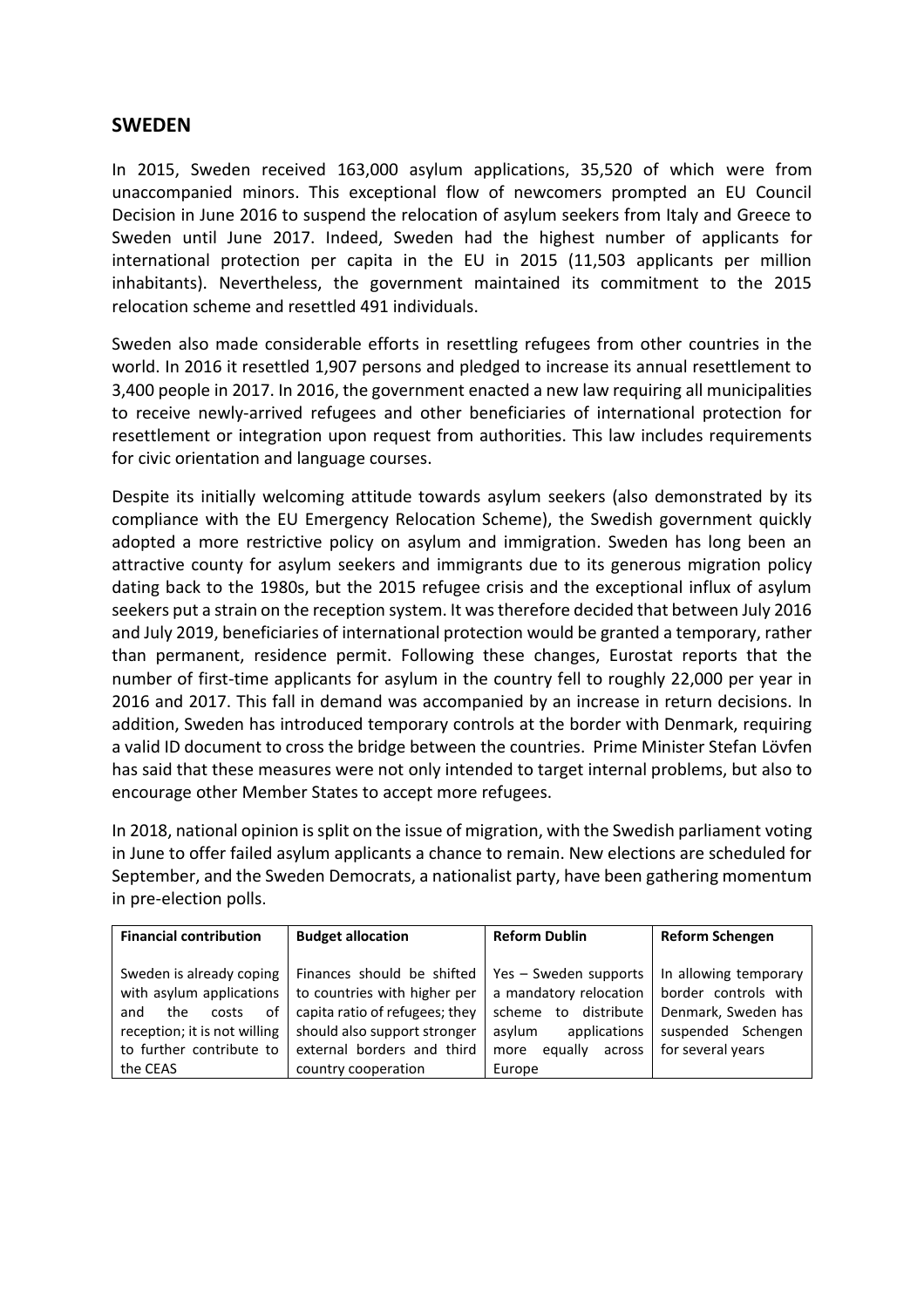#### **BELGIUM**

According to EuroStat, Belgium received 44,660 asylum applications in 2015, 18,280 in 2016 (representing 1.45% of the total number of applications in the EU), and 18,340 in 2017. As of February 2018, 1,169 asylum seekers have been relocated to Belgium: 700 from Greece and 465 from Italy. In 2017, 1,309 Syrian and Congolese refugees from Turkey, Lebanon, Jordan, Iraq, and Uganda were resettled there.

In 2016, Belgium adopted a new asylum law, implementing restrictive and dissuasive measures. Theo Francken, the Secretary of State for Immigration, is known for his restrictive position towards immigration and asylum. In December 2017, following a meeting between Belgium's government and the delegation of the Sudanese government, a group of Sudanese nationals were repatriated. The decision was highly criticized, as the deportees later reported the human rights violations committed by the government upon their return. Street protests were immediately organized to demand the resignation of Francken. However, the Secretary did not resign, as the Flemish Nationalist Party would otherwise have withdrawn its support from the coalition government.

Belgium has allocated €10 million to the EU Emergency Trust Fund for Africa, showing a strong commitment to externalizing migration policy and to stemming northbound migrant flows.

| <b>Financial contribution</b>                                                                                                | <b>Budget allocation</b>                                                                                                                                          | <b>Reform Dublin</b>                                                                                                                                                                                 | <b>Reform Schengen</b>                                                      |
|------------------------------------------------------------------------------------------------------------------------------|-------------------------------------------------------------------------------------------------------------------------------------------------------------------|------------------------------------------------------------------------------------------------------------------------------------------------------------------------------------------------------|-----------------------------------------------------------------------------|
| Willing<br>provide<br>to<br>financial<br>to<br>support<br>frontline<br>countries<br>to<br>secondary<br>prevent<br>movements. | <b>Besides</b><br>support<br>to<br>frontline<br>countries,<br>there should be an<br>increase in funding for<br>controls<br>border<br>and<br>external cooperation. | Yes $-$ but it prefers a<br>voluntary quota system.<br>Those countries which<br>do not relocate should<br>contribute financially to<br>support Member States<br>with a higher number of<br>refugees. | $No - it$ is essential to<br>free<br>protect<br>the<br>movement of persons. |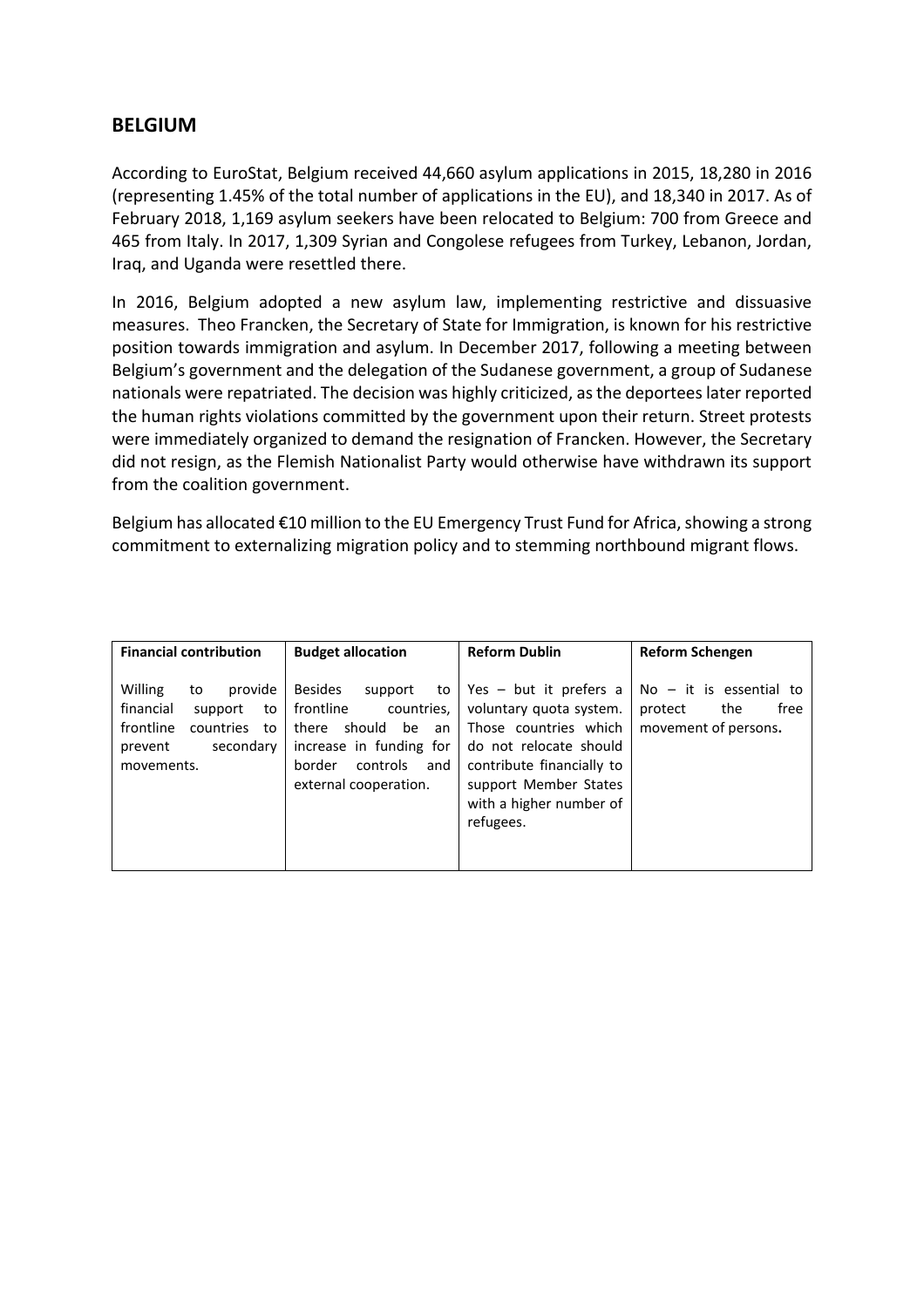#### **ESTONIA**

Estonia has not received a high number of applications for international protection compared to other EU Member States, but more applications are filed each year. According to EuroStat, Estonia received 230 first-time asylum applications in 2015, 175 in 2016 (representing 0,01% of the total number of applications in the EU), and 190 in 2017.

As of September 2017, 141 asylum seekers have been relocated to Estonia from Greece under the 2015 relocation scheme. In the same year, the government presented a new asylum law that extended forcible returns to people who were sentenced to imprisonment for certain types of crimes. Amnesty International has also reported a lack of investigations for racially motivated crimes against refugees and migrants.

As holder of the Presidency of the European Council from July to December 2017, Estonia presented a proposal to reform the Common European Asylum System and the Dublin Regulation, introducing solidarity measures and a voluntary relocation scheme, rather than a mandatory one. However, the proposal was not accepted by the EU Member States.

Along with a voluntary distribution of asylum seekers, Estonia asks the EU to make a greater effort to stem migration flows by intervening in the countries of origin via humanitarian and development aid. In particular, it supports the idea of providing financial aid to third countries such as Turkey, Lebanon, and Jordan in order to help them cope with the high number of refugees in their territory.

| <b>Financial contribution</b>                                                                                               | <b>Budget allocation</b>                                                                                                                                                      | <b>Reform Dublin</b>                                                                  | <b>Reform Schengen</b>                                                      |
|-----------------------------------------------------------------------------------------------------------------------------|-------------------------------------------------------------------------------------------------------------------------------------------------------------------------------|---------------------------------------------------------------------------------------|-----------------------------------------------------------------------------|
| Willing<br>provide<br>to<br>financial<br>support<br>to<br>frontline<br>countries<br>to<br>secondary<br>prevent<br>movements | More sources should be<br>to border l<br>allocated<br>controls and external<br>with<br>cooperation<br>countries of origin and<br>transit, to reduce the<br>number to arrivals | Yes $-$ but it prefers a<br>voluntary quota system<br>rather than a mandatory<br>one. | $No - it$ is essential to<br>free<br>protect<br>the<br>movement of persons. |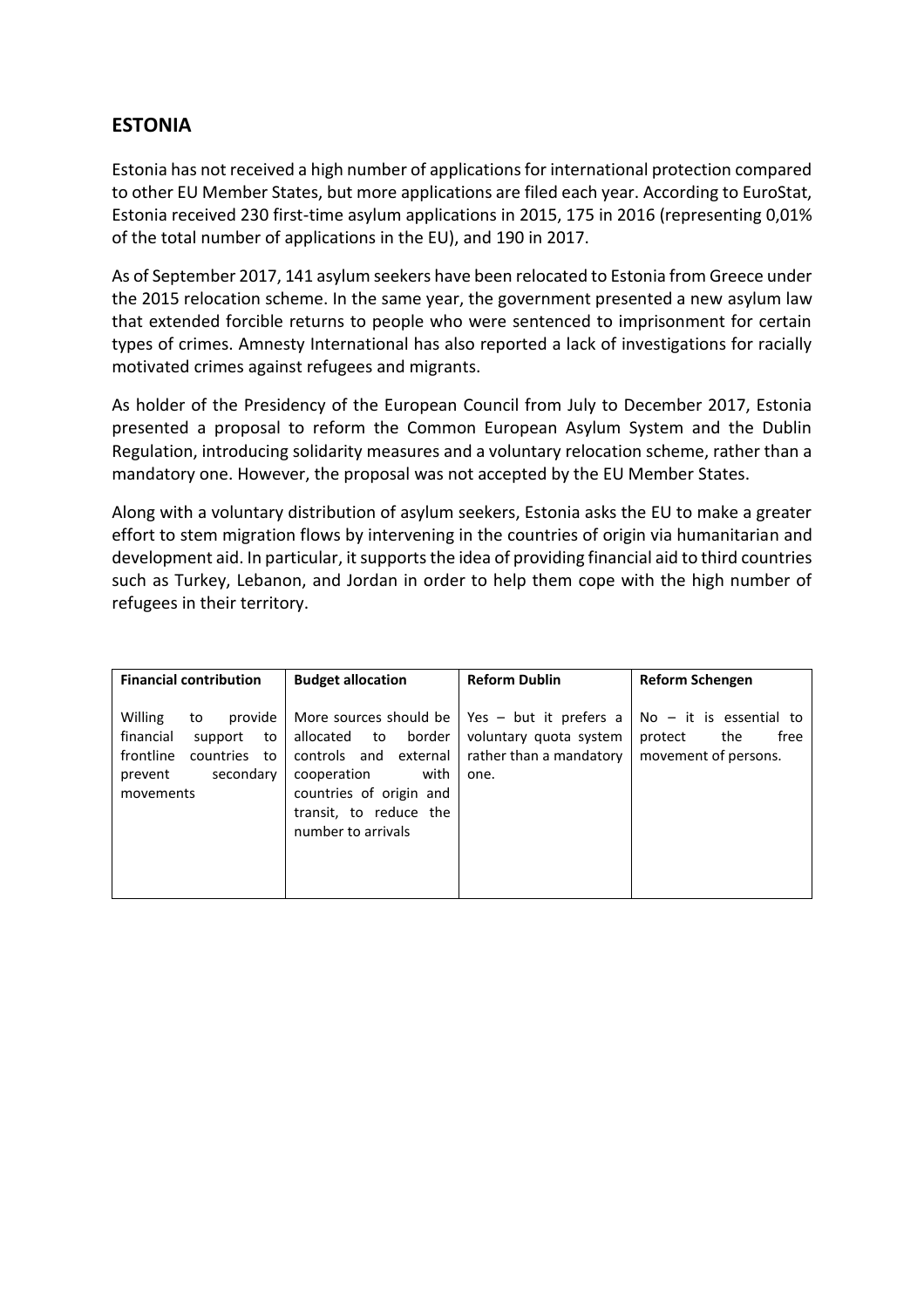#### **SPAIN**

According to EuroStat, Spain received 14,780 first-time asylum applications in 2015, 15,755 applications in 2016, and 31,120 in 2017. Most of the migrants arriving in Spain come from Morocco, Algeria, Côte d'Ivoire, and Guinea.

The migrants' screening and treatment protocols upon their arrival in Spain has raised some points of criticism. According to a Human Rights Watch report, migrants are held in cells in poor conditions, and placed in longer-term immigration detention facilities pending deportation.

Such episodes mostly occur in the enclaves of Ceuta and Melilla in Morocco, the entry points to Spain for 6,246 migrants in 2017. Due to the situation in these enclaves, the Spanish government adopted a special measure establishing that "those foreigners who are detected at Ceuta's and Melilla's border lines when trying to irregularly cross the border, can be rejected to avoid their illegal entry in Spain". This provision was harshly criticized by lawyers and NGOs, and in October 2017 Spain was condemned by the European Court of Human Rights for rejecting access to migrants at the borders of Ceuta and Melilla.

Another critical aspect of the Spanish asylum system is the length of the procedure. Data provided by Amnesty International shows that between January and December 2017, Spain received 28,853 applications, and in October of the same year 34,655 applications were still pending. Such a system constitutes a problem for the asylum seekers because the period during which they are entitled to government support expires before their application is processed.

In addition, as reported by Amnesty International, Spain did not fulfil its commitment to relocate 15,880 asylum seekers under the EU emergency relocation scheme; only 1,328 individuals were relocated by the end of 2017.

| <b>Financial contribution</b>                                                                                                                            | <b>Budget allocation</b>                                                                                                                           | <b>Reform Dublin</b>                                                                                                                   | <b>Reform Schengen</b>                                                      |
|----------------------------------------------------------------------------------------------------------------------------------------------------------|----------------------------------------------------------------------------------------------------------------------------------------------------|----------------------------------------------------------------------------------------------------------------------------------------|-----------------------------------------------------------------------------|
| Asks for more financial<br>other<br>from<br>support<br>countries to<br>manage<br>asylum applications and<br>to contend with<br>the<br>costs of reception | Additional<br>sources<br>should be allocated in<br>of<br>frontline<br>favor<br>countries<br>and<br>to<br>strengthen<br>external<br>border controls | Yes $-$ it supports a<br>relocation<br>mandatory<br>scheme to more equally<br>distribute<br>asylum<br>applications<br>across<br>Europe | $No - it$ is essential to<br>free<br>protect<br>the<br>movement of persons. |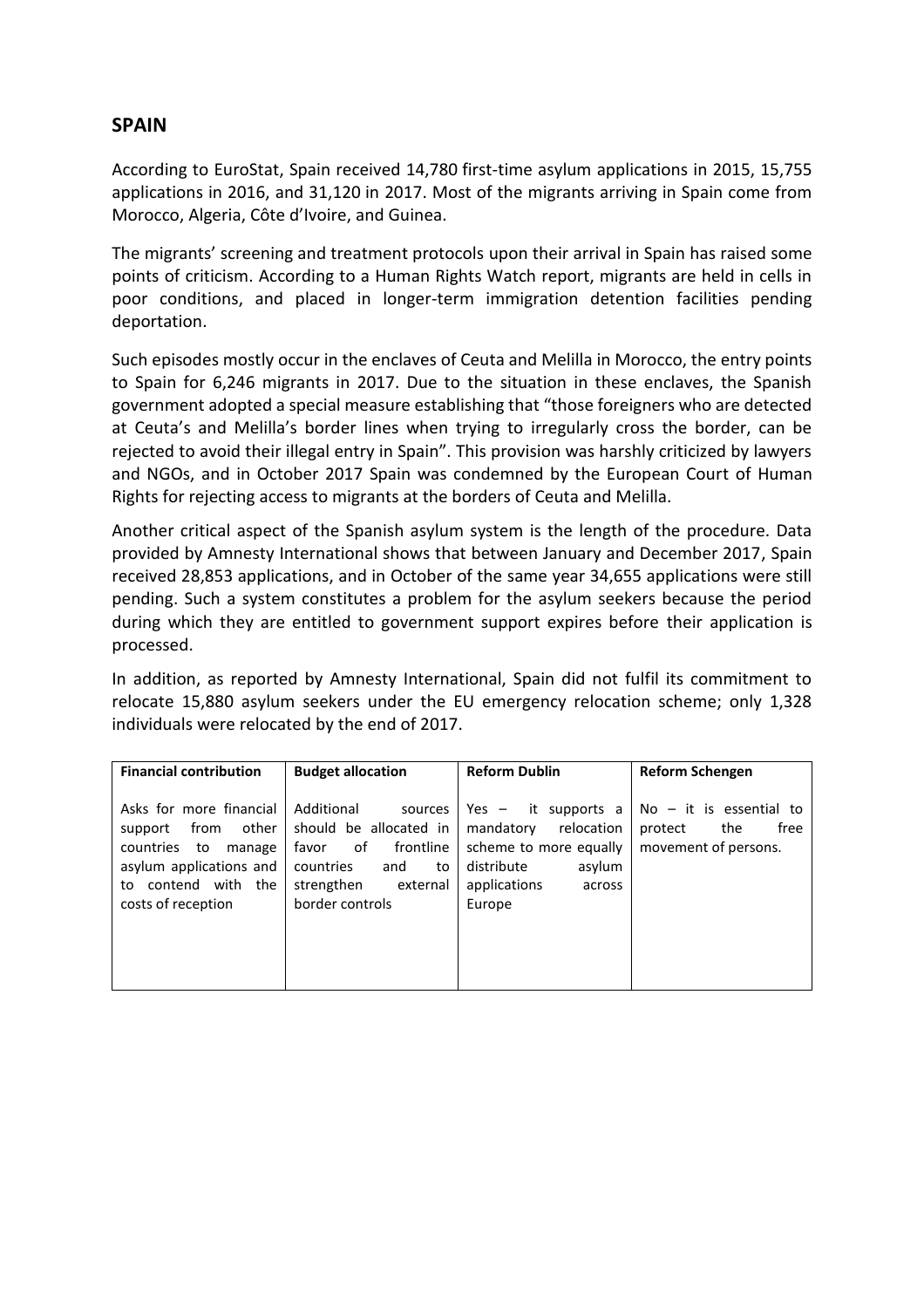#### **PORTUGAL**

According to EuroStat, Portugal received 895 asylum applications in 2015, 1,460 in 2016, and 1,750 in 2017.

Under the 2015 relocation schemes, Portugal relocated 1,518 asylum seekers from Greece and Italy, but authorities reported that of those relocated, over 720 had left the country by the end of 2017.

Indeed, Portugal is not an attractive country for asylum seekers, as there are not adequate reception facilities; refugees are often forced to live in rural areas where they are isolated and have limited possibilities to integrate.

Despite these structural deficiencies, Portugal has expressed its willingness to host more asylum seekers and refugees, and calls for more solidarity among Member States. Refugees are considered a precious resource for the country's economic development, helping to combat the demographic deficit. In 2015, António Costa, Portugal's Prime Minister, affirmed that "it is in Portugal's interest to be proactive, because there are areas of the country losing population and we have a serious demographic problem". A more efficient reception system was created in 2015 with the launch of the Refugee Support Platform, composed of national and local organizations. There is a welcoming spirit throughout the country and at all levels of government, especially locally, and in 2017 Portugal continued making a stand for solidarity with refugees. Portugal is striving to become a welcoming and attractive country for asylum seekers, but it needs financial support from the EU to develop an efficient reception system.

| <b>Financial contribution</b>                                                                                                                          | <b>Budget allocation</b>                                                                                                                                                                                                                                                  | <b>Reform Dublin</b>                                                                                                                                                                                                                                                  | <b>Reform Schengen</b>                                                      |
|--------------------------------------------------------------------------------------------------------------------------------------------------------|---------------------------------------------------------------------------------------------------------------------------------------------------------------------------------------------------------------------------------------------------------------------------|-----------------------------------------------------------------------------------------------------------------------------------------------------------------------------------------------------------------------------------------------------------------------|-----------------------------------------------------------------------------|
| is<br>still<br>Portugal<br>recovering<br>from<br>the<br>crisis<br>economic<br>and<br>cannot provide further<br>financial support to the<br><b>CEAS</b> | Priority should be given<br>to countries who host a<br>higher<br>number of<br>refugees. Portugal lacks<br>funding for the costs of<br>asylum<br>processes and<br>accommodation, but is<br>willing to host more<br>asylum seekers; to do so,<br>it needs financial support | Yes - it supports a<br>relocation<br>mandatory<br>scheme to more equally<br>distribute<br>asylum<br>applications<br>across<br>Europe and to foster<br>solidarity. It also calls for<br>additional<br>funds<br>for<br>those countries who will<br>relocate more asylum | $No - it$ is essential to<br>free<br>the<br>protect<br>movement of persons. |
|                                                                                                                                                        |                                                                                                                                                                                                                                                                           | seekers                                                                                                                                                                                                                                                               |                                                                             |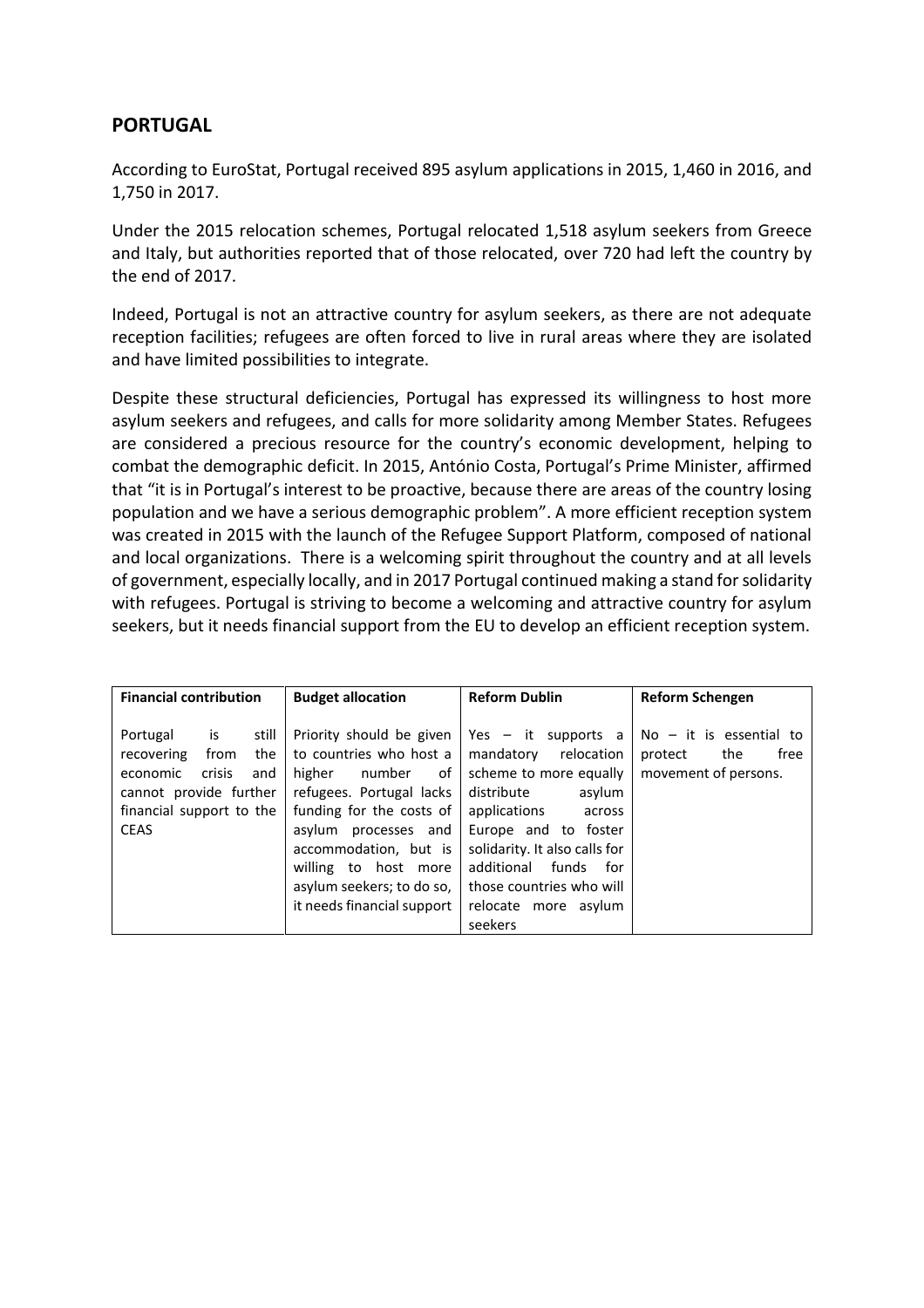#### **MALTA**

According to EuroStat, Malta received 1,845 asylum applications in 2015, 1,930 in 2016 (representing 0.15% of the total number of applications in the EU), and 1,840 in 2017.

Malta is the smallest EU country and has the highest number of asylum seekers per inhabitant. Until 2016, a restrictive and discouraging policy on asylum was adopted; migrants arriving in Malta were immediately sent to detention centers, where they would have to remain for about 18 months. In 2013, Malta was already condemned by the Strasbourg Court for the poor conditions of detention in its reception centers, deemed to be inhumane and degrading. In January 2016, Malta introduced a new migration law to end the practice of automatic detention of people who enter the state irregularly. The new reform provides for accommodation and medical screening in a closed Reception Center for up to 7 days, where they will be informed of their right to apply for international protection.

During Malta's presidency over the European Council in 2017, Malta proposed in a non-official document that the European Commission find legal ways to send migrants and asylum seekers back, but the Commission raised doubts about the proposal since countries like Egypt, Libya, and Algeria hold a poor human rights records.

Refugees also face difficulties with integration in Malta, as the country does not have an immigration history and its society has never been very multicultural. The country has frequently renewed its request to the EU to share the responsibility for asylum seekers, seeking to relieve the burden on southern countries.

| <b>Financial contribution</b>                                                                                                                                                                             | <b>Budget allocation</b>                                                                                                                                                                     | <b>Reform Dublin</b>                                                                                                                    | <b>Reform Schengen</b>                                                      |
|-----------------------------------------------------------------------------------------------------------------------------------------------------------------------------------------------------------|----------------------------------------------------------------------------------------------------------------------------------------------------------------------------------------------|-----------------------------------------------------------------------------------------------------------------------------------------|-----------------------------------------------------------------------------|
| Not willing to provide<br>further financial support<br>for the CEAS, but at the<br>time<br>requests<br>same<br>higher contributions to<br>high<br>countries<br>with<br>numbers<br>asylum<br>of<br>seekers | should<br>Money<br>be<br>allocated<br>to frontline<br>Additional<br>countries.<br>should<br>be<br>resources<br>allocated<br>to external<br>border<br>controls<br>and<br>external cooperation | it supports a<br>Yes —<br>relocation<br>mandatory<br>scheme to more equally<br>distribute<br>asylum<br>applications<br>across<br>Europe | $No - it$ is essential to<br>free<br>protect<br>the<br>movement of persons. |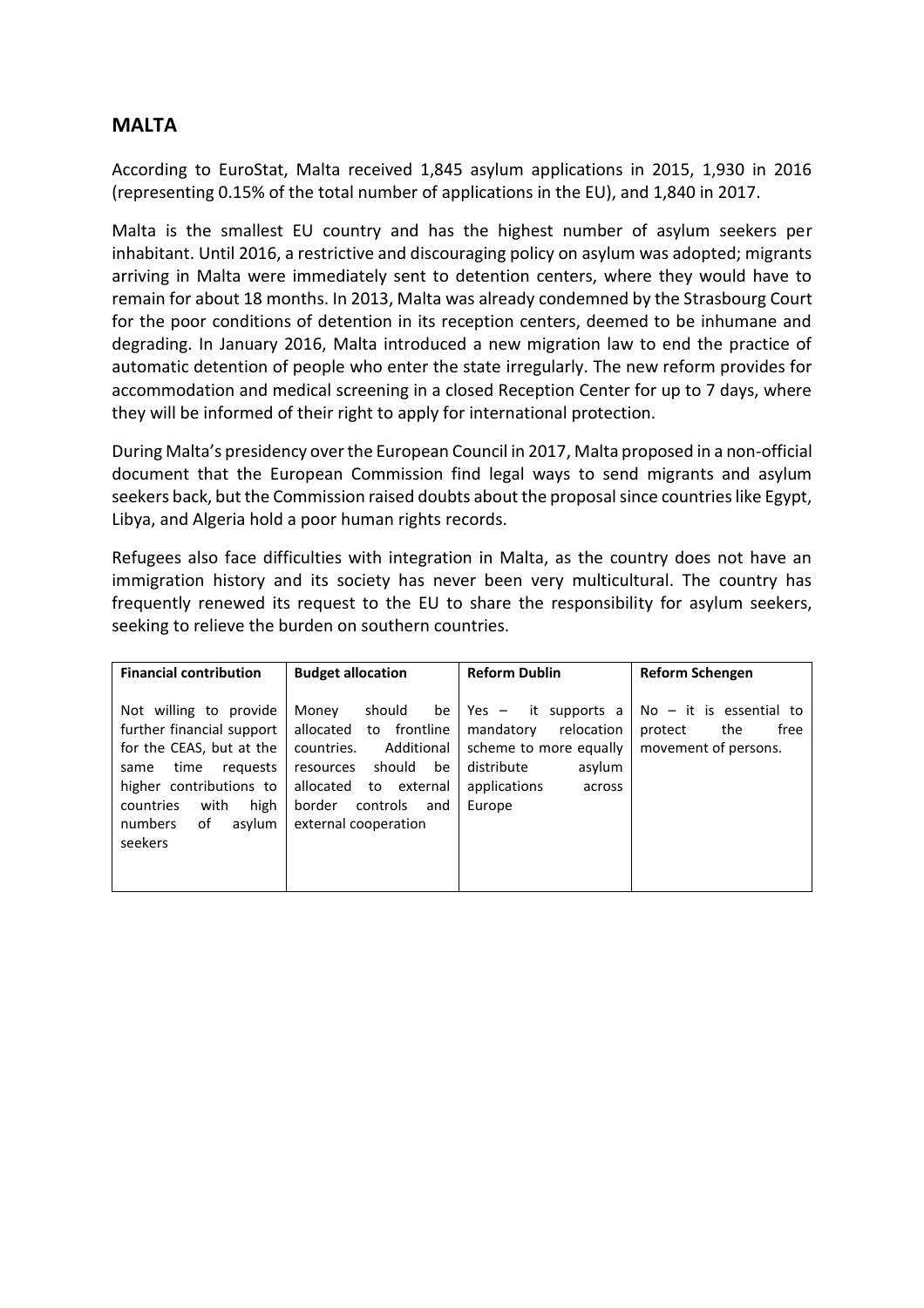#### **THE NETHERLANDS**

According to EuroStat, the Netherlands received 44,970 asylum applications in 2015, 20,945 in 2016 (representing 1,66 % of the total number of applications in the EU), and 18,210 in 2017.

As of February 2018, the Netherlands has relocated 1,754 asylum seekers from Greece and 940 from Italy.

The 2017 elections, won by the center-right liberal party, raised some concerns about the rise of the far-right Freedom party, which obtained the second largest sitting in the Parliament. The electoral debate was essentially centered on immigration, with the radical right Freedom Party claiming that Muslim immigration could pose a threat Dutch national identity.

In 2016, the country adopted a policy encouraging returns, thus limiting access to international protection. It expanded the list of safe third countries and established an "accelerated procedure" for asylum seekers. It was also decided that temporary residence permits could be refused or revoked if the third country national had been sentenced without an appeal for at least six months (for beneficiaries of subsidiary protection) or ten months (for refugees), whereas the previous law foresaw the refusal or revocation of the permit following a term of imprisonment of at least 18 or 24 months.

In October 2017, the government presented a Coalition Agreement that restricted social assistance for beneficiaries of international protection, who would no longer receive social benefits, rent benefits, or care benefits during the first two years of their legal stay in the country. Instead, housing, health insurance, and assistance in the integration process would be directly provided by their municipalities.

Human Rights Watch has reported worsening reception conditions and asylum procedures in the country, as the Central Agency for the Reception of Asylum Seekers (COA) reduced its shelter capacity from 48,700 to 31,000 places and closed 45 locations in 2017.

Despite these restrictive measures, the country is sensitive to the needs of unaccompanied minors and to the safety of lesbian, gay, bisexual, and transgender (LGBT) asylum seekers in reception centers. Measures aimed at encouraging school enrolment of minors and at improving teachers' expertise on trauma have also been introduced.

| <b>Financial contribution</b>                                                                                                                                                        | <b>Budget allocation</b>                                                                             | <b>Reform Dublin</b>                                                                                                                                                                                                   | Reform Schengen                                                             |
|--------------------------------------------------------------------------------------------------------------------------------------------------------------------------------------|------------------------------------------------------------------------------------------------------|------------------------------------------------------------------------------------------------------------------------------------------------------------------------------------------------------------------------|-----------------------------------------------------------------------------|
| Not willing to provide<br>further financial support<br>to the CEAS, but is willing<br>to give<br>support<br>to<br>frontline<br>countries in<br>order to avoid secondary<br>movements | More resources should<br>be allocated to external<br>borders controls and to<br>external cooperation | Yes $-$ but only a<br>relocation<br>voluntary<br>quota. Those countries<br>who do not relocate<br>should<br>contribute<br>financially<br>to<br>support<br>countries with a higher<br>of<br>asylum<br>number<br>seekers | $No - it$ is essential to<br>the<br>free<br>protect<br>movement of persons. |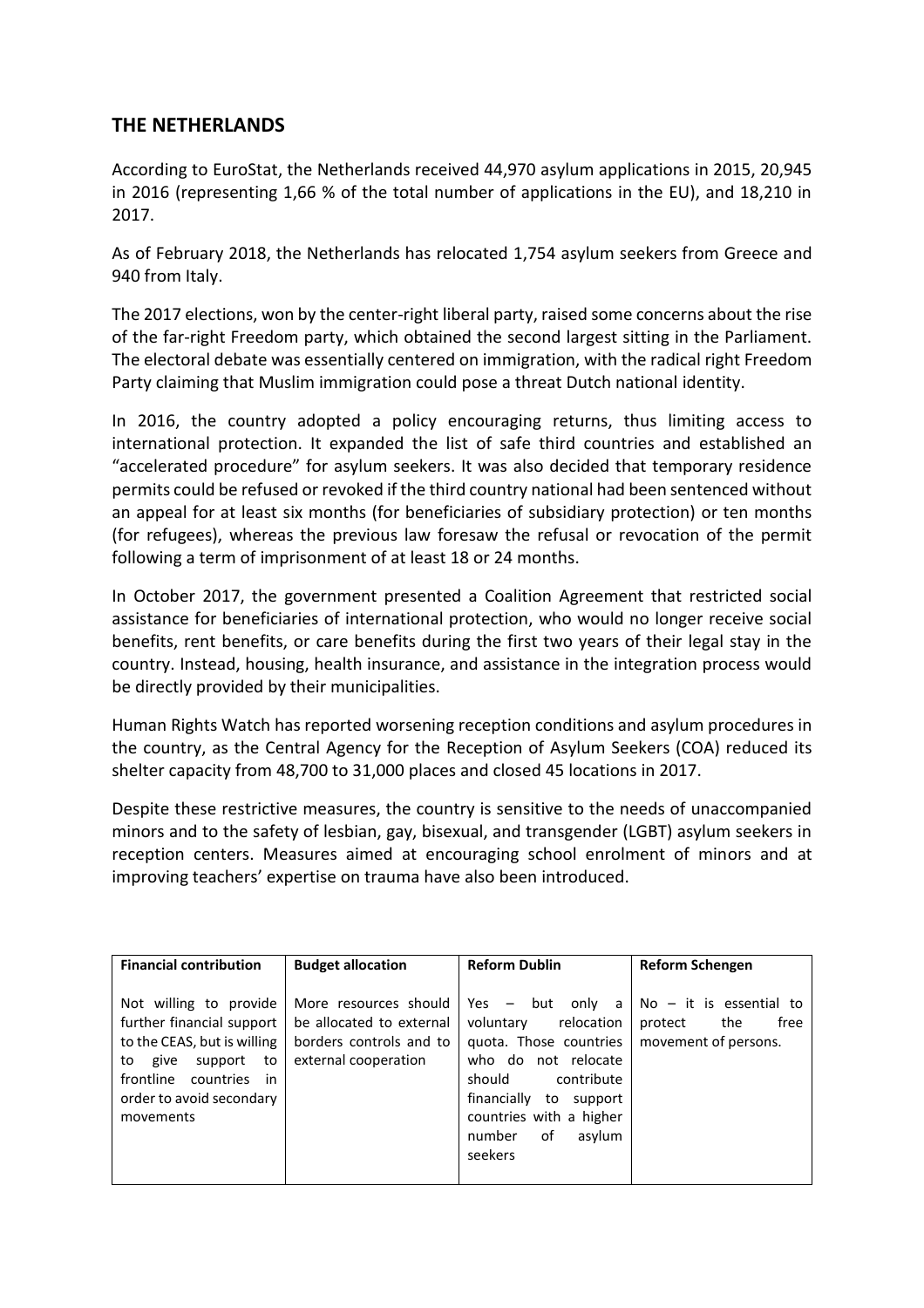# Recommended readings

- Remarks by President Donald Tusk at the leaders' summit on the global refugee crisis: [http://www.consilium.europa.eu/en/press/press-releases/2016/09/20-tusk](http://www.consilium.europa.eu/en/press/press-releases/2016/09/20-tusk-remarks-leaders-summit-refugee-crisis/)[remarks-leaders-summit-refugee-crisis/](http://www.consilium.europa.eu/en/press/press-releases/2016/09/20-tusk-remarks-leaders-summit-refugee-crisis/)
- The EU at the General Assembly: <http://www.consilium.europa.eu/en/policies/unga/>
- Address by President Donald Tusk at the 71st United Nations General Assembly [http://www.consilium.europa.eu/en/press/press-releases/2016/09/21-tusk-speech](http://www.consilium.europa.eu/en/press/press-releases/2016/09/21-tusk-speech-unga/)[unga/](http://www.consilium.europa.eu/en/press/press-releases/2016/09/21-tusk-speech-unga/)
- A condensed explanation of the Common European Asylum System: [https://ec.europa.eu/home-affairs/what-we-do/policies/asylum\\_en](https://ec.europa.eu/home-affairs/what-we-do/policies/asylum_en)
- A very interesting video on the European Asylum Support Office by José Carreira: <https://www.youtube.com/watch?v=Qzz0VObN9Qg>
- On the EU-Libya Migrant Deal[: http://www.e-ir.info/2017/04/11/the-eu-libya](http://www.e-ir.info/2017/04/11/the-eu-libya-migrant-deal-a-deal-of-convenience/)[migrant-deal-a-deal-of-convenience/](http://www.e-ir.info/2017/04/11/the-eu-libya-migrant-deal-a-deal-of-convenience/)
- Critical analysis of EU's actions in Libya: [https://www.ceps.eu/publications/libya](https://www.ceps.eu/publications/libya-strategy-wasn%E2%80%99t)[strategy-wasn%E2%80%99t](https://www.ceps.eu/publications/libya-strategy-wasn%E2%80%99t)
- On relocating and integrating refugees, with a historical perspective: [http://www.medam-migration.eu/wp-content/uploads/2017/05/2017-MEDAM-](http://www.medam-migration.eu/wp-content/uploads/2017/05/2017-MEDAM-Assessment-Report.pdf)[Assessment-Report.pdf](http://www.medam-migration.eu/wp-content/uploads/2017/05/2017-MEDAM-Assessment-Report.pdf)
- Financial analyses on the refugee crisis response:
	- o Den Hertog, Leonard, 2016, EU Budgetary Responses to the 'Refugee Crisis': Reconfiguring the Funding Landscape, *Centre for European Policy Studies Paper in Liberty and Security in Europe No. 93*, available online at: [https://www.ceps.eu/system/files/LSE%20No%2093%20LdH%20on%20EU%2](https://www.ceps.eu/system/files/LSE%20No%2093%20LdH%20on%20EU%20Budgetary%20Responses%20to%20the%20Refugee%20Crisis.pdf) [0Budgetary%20Responses%20to%20the%20Refugee%20Crisis.pdf](https://www.ceps.eu/system/files/LSE%20No%2093%20LdH%20on%20EU%20Budgetary%20Responses%20to%20the%20Refugee%20Crisis.pdf) ;
	- o Den Hertog, Leonard, 2016, 'Money Talks: Mapping the funding for EU external migration policy', *Centre for European Policy Studies Paper in Liberty and Security in Europe No. 95*, available online at: [https://www.ceps.eu/system/files/LSE%20No%2095%20LdH%20Mapping%2](https://www.ceps.eu/system/files/LSE%20No%2095%20LdH%20Mapping%20Funding%20final.pdf) [0Funding%20final.pdf](https://www.ceps.eu/system/files/LSE%20No%2095%20LdH%20Mapping%20Funding%20final.pdf)
- Third Berlin Roundtable on Refugees & Migration (May 5, 2017), with representatives from UNHCR, International Federation of Red Cross and Red Crescent Societies, IOM and others:
- [https://www.youtube.com/watch?v=Gpm\\_BEqzC3E](https://www.youtube.com/watch?v=Gpm_BEqzC3E) ■ UNHCR summary of the refugee situation in Europe: [http://www.unhcr.org/publications/fundraising/5874f9b77/unhcr-global-appeal-](http://www.unhcr.org/publications/fundraising/5874f9b77/unhcr-global-appeal-2017-update-europe-regional-summary.html)
- [2017-update-europe-regional-summary.html](http://www.unhcr.org/publications/fundraising/5874f9b77/unhcr-global-appeal-2017-update-europe-regional-summary.html) ■ The International Organization of Migration's (IOM) recommendations to the Austrian presidency of the Council of the EU (Ministers), July 2018: [https://www.iom.int/news/un-migration-agency-presents-recommendations](https://www.iom.int/news/un-migration-agency-presents-recommendations-incoming-eu-council-presidency-austria)[incoming-eu-council-presidency-austria](https://www.iom.int/news/un-migration-agency-presents-recommendations-incoming-eu-council-presidency-austria)
- 'Zero' Draft for the Global Compact for Safe, Orderly and Regular Migration, projected for adoption by the UN General Assembly in December 2018: [https://refugeesmigrants.un.org/sites/default/files/180205\\_gcm\\_zero\\_draft\\_final.p](https://refugeesmigrants.un.org/sites/default/files/180205_gcm_zero_draft_final.pdf) [df](https://refugeesmigrants.un.org/sites/default/files/180205_gcm_zero_draft_final.pdf)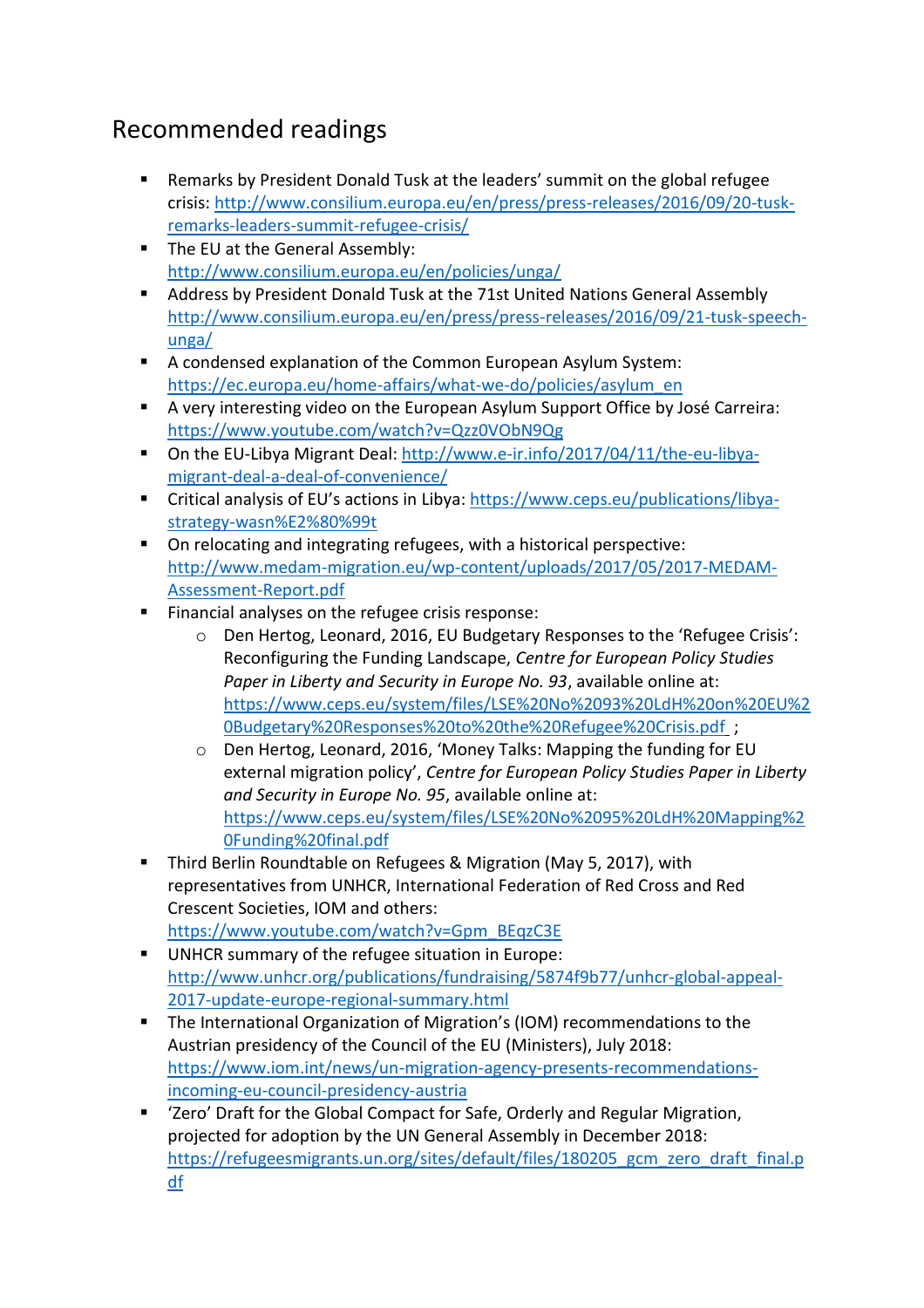# Annex – Example Document for Draft Agreement



▪ **European Council**

**Brussels, 29 June 2018 (OR. en)**

**EUCO XT 20006/18**

#### **BXT 51 CO EUR 12 CONCL 4**

| From:    | <b>General Secretariat of the Council</b>                       |
|----------|-----------------------------------------------------------------|
| To:      | <b>Delegations</b>                                              |
| Subject: | European Council (Art. 50) meeting (29 June 2018) - Conclusions |

Delegations will find attached the conclusions adopted by the European Council (Art. 50) at the above meeting.